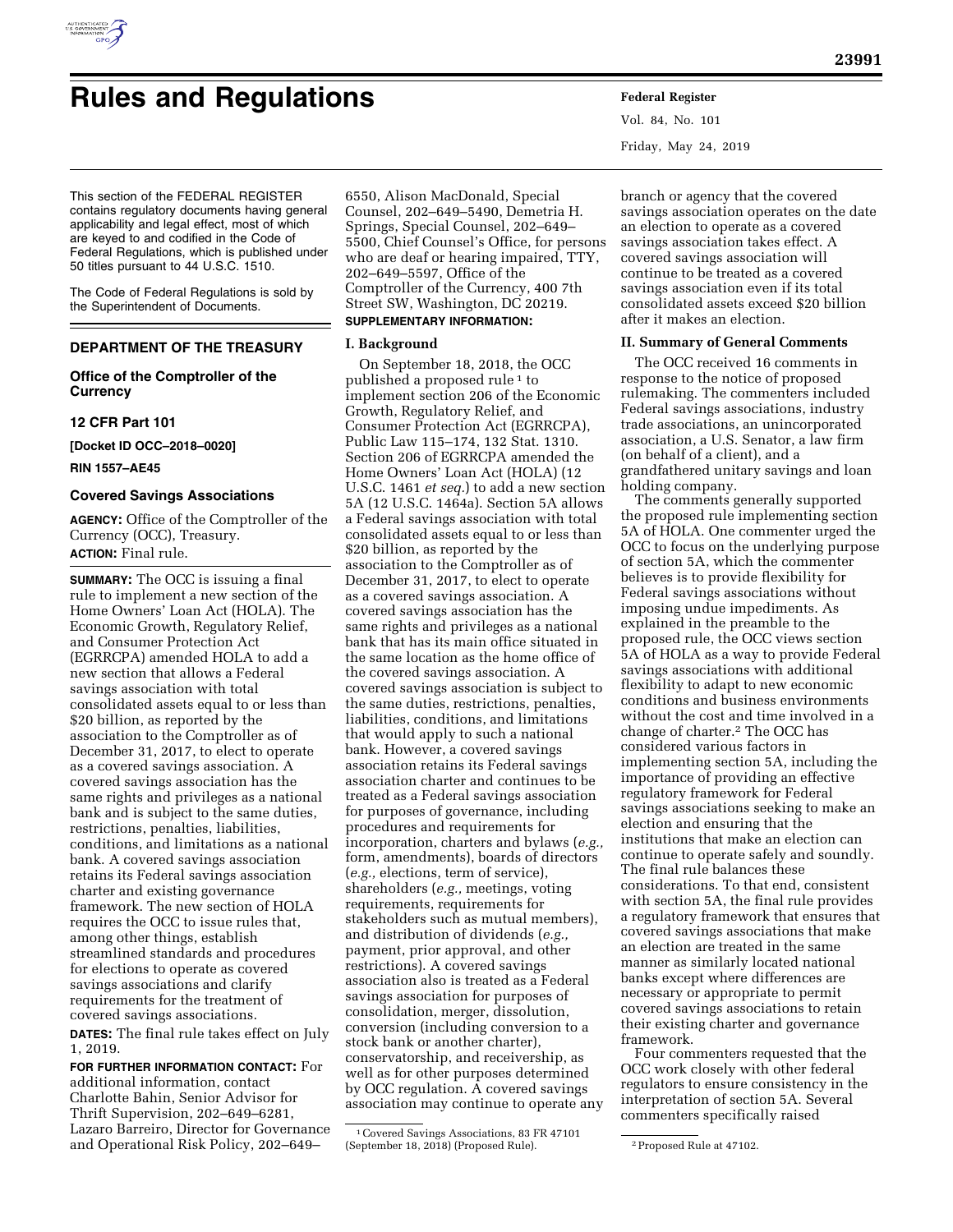questions regarding the treatment of savings and loan holding companies, including grandfathered unitary savings and loan holding companies. In addition, a number of commenters recommended that the OCC clarify that covered savings associations would not be required to be members of the Federal Reserve System, with some adding that membership should be voluntary. The Board of Governors of the Federal Reserve System (FRB) has primary responsibility for supervising savings and loan holding companies and administering Federal Reserve membership. The OCC will continue to consult with the FRB on interpretive issues regarding the application of section 5A to savings and loan holding companies and regarding issues related to membership. The OCC recommends that individuals or institutions with specific questions about membership or the treatment of holding companies of Federal savings associations that elect to operate as covered savings associations contact the FRB.

Several other commenters were concerned about how covered savings associations would be treated within the Federal Home Loan Bank (FHLBank) system. Two commenters asserted that the FHLBanks rate institutions that meet the qualified thrift lender (QTL) test under HOLA higher than institutions that do not meet the QTL test. Another commenter requested that the OCC work with the FHLBanks to ensure that an election does not negatively impact membership privileges. The OCC understands that the Gramm-Leach-Bliley Act amended the Federal Home Loan Bank Act to eliminate certain provisions applicable only to non-QTL compliant members.3 The OCC recommends that individuals or institutions with specific questions about the activities and authorities of the FHLBanks contact either the Federal Housing Finance Agency, which has primary responsibility for supervising the FHLBank system, or the appropriate FHLBank.

As discussed more fully in subsequent sections of this preamble, the OCC has revised the final rule in response to issues raised by commenters. These revisions and explanations that address other comments received are described in the section-by-section description of the final rule.

# **III. Section-by-Section Description**

*101.1 Authority and purposes.*  Section 101.1(a) of the proposed rule provided that the rule would be issued pursuant to sections 3, 4, 5, and 5A of HOLA (12 U.S.C. 1462a, 1463, 1464, and 1464a), section 5239A of the Revised Statutes (12 U.S.C. 93a), and section 312(b)(2)(B) of the Dodd-Frank Wall Street Reform and Consumer Protection Act (12 U.S.C. 5412(b)(2)(B)).

Section 101.1(b) of the proposed rule described the purposes of the proposed rule. Those purposes were to establish standards and procedures for a Federal savings association's election to operate as a covered savings association, to clarify the requirements that apply to covered savings associations, and to establish standards and procedures for terminations of elections and for reelections.

The OCC did not receive comment on this section of the proposed rule. The OCC adopts this section of the proposed rule without change.

*101.2 Definitions and computation of time.* Section 101.2(a) of the proposed rule set out definitions for the final rule. Section 101.2(b) of the proposed rule provided that, for purposes of the rule, the OCC would compute time in the same manner as set forth in 12 CFR 5.12. Section 5.12 provides that, in computing a period of days, the OCC does not include the day of the act (in this case, the date the OCC receives a Federal savings association's notice of election or termination) from which the period begins to run. If the last day of the time period is a Saturday, Sunday, or Federal holiday, the time period runs until the end of the next day that is not a Saturday, Sunday, or Federal holiday. The OCC did not receive comment on the definitions included in this section or the manner of computation of time. The OCC adopts this section as proposed, with one change. As discussed in more detail later in this preamble, because the final rule refers consistently to ''the OCC'' throughout, the final rule does not include a definition of the term ''appropriate OCC supervisory office.''

*101.3 Procedures.* Section 101.3 of the proposed rule set out streamlined procedures and standards of review for a Federal savings association's election to operate as a covered savings association.

Section 101.3(a)(1) of the proposed rule would have allowed a Federal savings association that had total consolidated assets of \$20 billion or less as of December 31, 2017, to make an election to operate as a covered savings association by submitting a notice to the appropriate OCC supervisory office. The OCC proposed to use the Consolidated Reports of Condition and Income (Call Reports) submitted for the quarter

ending December 31, 2017, to determine if a Federal savings association met this threshold.

The proposal provided that institutions that were not Federal savings associations as of December 31, 2017, would not be eligible to make an election to operate as covered savings associations. Therefore, under the proposed approach, an institution that was a credit union, state savings association, or state bank on December 31, 2017, but that later converted to a Federal savings association charter, would not be eligible to make an election to operate as a covered savings association. Similarly, a de novo Federal savings association chartered after December 31, 2017, would not be eligible to make an election. The proposal noted that a Federal savings association in stock form could convert directly to a national bank charter, but for institutions in mutual form, a national bank charter is not available without first converting to stock form. The OCC invited comment on whether the option to elect to operate as a covered savings association should be limited to institutions that were Federal savings associations on December 31, 2017.

One commenter supported the proposed approach, but four commenters expressed concern. Three were concerned about limiting the ability of state-chartered institutions and credit unions to make elections following a conversion to a Federal savings association charter. Two urged the OCC to allow state savings associations, savings banks, or cooperative banks that were in existence prior to December 31, 2017, to make an election following a conversion, and the third urged the OCC to support legislative efforts to eliminate the eligibility date. Another commenter argued that Congress did not intend to exclude de novo savings associations from eligibility.

The OCC is adopting § 101.3(a)(1) as proposed, with one technical change to ensure that the final rule consistently refers to ''the OCC'' rather than to ''the appropriate OCC supervisory office.'' Section 5A of HOLA provides that ''a Federal savings association'' with total consolidated assets of \$20 billion or less ''as reported by the association to the Comptroller as of December 31, 2017,'' may make an election to operate as a covered savings association. Based on this statutory language, the OCC believes that section 5A precludes institutions that were not Federal savings associations as of December 31, 2017, from making an election. Although commenters identified

<sup>&</sup>lt;sup>3</sup> Section 604 of the Gramm-Leach-Bliley Act, Public Law 106–102, 113 Stat. 1338.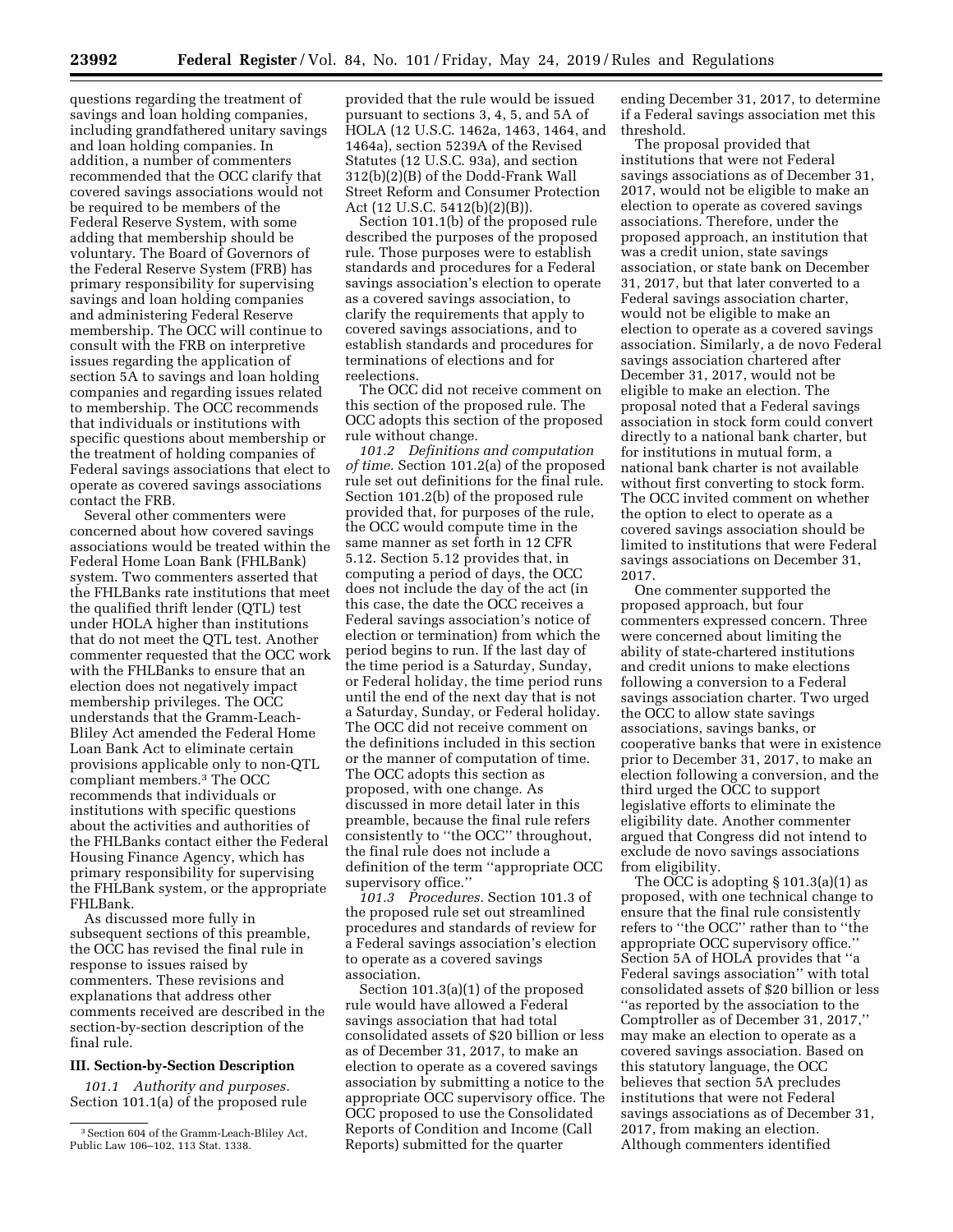potentially undesirable policy implications of this approach, no commenter offered a legal argument that would allow the OCC to disregard the limits imposed by the statute.

The OCC notes that de novo institutions, state savings associations, and state savings banks that are not in mutual form may apply for a national bank charter if they are seeking a Federal charter and want to exercise the powers of a national bank. This option would not be available to state savings associations or state savings banks that are in mutual form unless they first convert to stock form.

The OCC also received comments on other aspects of § 101.3(a)(1). One commenter asked the OCC to clarify whether institutions that are not eligible to make an election can become eligible by merging into an eligible Federal savings association. Under section 5A of HOLA and the final rule, an institution that was a Federal savings association with total consolidated assets of \$20 billion or less as of December 31, 2017, is eligible to make an election, regardless of whether that institution later grows in asset size as a result of a merger with another institution or otherwise. If an institution that is not otherwise eligible to make an election merges into a Federal savings association that is eligible to make an election, and the eligible Federal savings association is the surviving charter, then that Federal savings association would not lose its eligibility to operate as a covered savings association because of the acquisition.

Another commenter requested the OCC to clarify that a Federal savings association that meets the asset threshold as of December 31, 2017, remains eligible to make an election or reelection even if it subsequently grows beyond the threshold. Neither section 5A of HOLA nor the final rule imposes an expiration date on a Federal savings association's eligibility to make an election, nor do they require that a Federal savings association maintain assets equal to or less than \$20 billion to retain its eligibility. This means that a Federal savings association that was in existence and met the asset threshold as of December 31, 2017, may make an election at any time after implementation of the final rule. The Federal savings association does not lose its eligibility even if it has grown beyond the \$20 billion asset threshold at the time of its election. The OCC does not believe that it is necessary to include language to this effect in the rule. Instead, the OCC has added a paragraph (c) to § 101.4 of the final rule to highlight the express language of

section 5A(g) of HOLA. Section 5A(g) provides that a covered savings association may continue to operate as a covered savings association if, after the date of the election, the covered savings association has total consolidated assets greater than \$20 billion.

Section 101.3(a)(2) of the proposed rule would have required that a Federal savings association's notice of an election: Be signed by a duly authorized officer of the Federal savings association; identify each branch or agency that the Federal savings association will operate on the effective date of the election that has not been the subject of an application or notice under 12 CFR part 5; and identify and describe each nonconforming subsidiary, asset, or activity that the Federal savings association operates, holds, or conducts at the time it submits the notice, each of which must be divested, conformed, or discontinued pursuant to § 101.5. The OCC received several comments regarding the contents of the notice.

Four commenters requested that the OCC make clear that no shareholder or member vote would be required to make an election, with several commenters noting that boards of directors are responsible for business plans. As explained in the preamble of the proposed rule, the statute does not require that a Federal savings association obtain shareholder or member approval to make an election to operate as a covered savings association. For this reason, the OCC did not include any requirements for a shareholder or member vote in the proposed rule and will not include any such requirement in the final rule. Nevertheless, the election to operate as a covered savings association could have implications not only for the electing association but also for its savings and loan holding company, shareholders, or members. Therefore, each Federal savings association that makes an election should review its respective charter and bylaws, as well as any other applicable law, to determine whether an election to operate as a covered savings association will require shareholder or member approval or additional changes to the association's charter and bylaws.

Two commenters asserted that the requirement to provide information relating to existing branches and agencies under § 101.3(a)(2)(ii) is unduly burdensome. One commenter argued that the proposed regulatory text could be read to require Federal savings associations to submit information on a significant number of branches and agencies, not just newly established ones. The commenter noted that many

branch applications or notices were submitted prior to the integration of 12 CFR part 5. This commenter also noted that applications or notices are generally not required for a Federal savings association to establish an agency. The commenter believes such a requirement would be unnecessary, would require time and cost that do not serve a compelling supervisory or regulatory purpose, and would require a covered savings association to disclose more information than a Federal savings association or national bank would be required to disclose. This commenter recommended that the OCC either eliminate this requirement or further clarify its scope. Another commenter stated that the requirement to provide information on existing branches and agencies is unnecessary and burdensome, noting that it may be difficult to provide information on branches that have been operational for a number of years. This commenter suggested that all branches that are open or operational or that have received regulatory approval or non-objection should be presumed to be compliant and documentation should not be required. Neither commenter believes that the OCC has clearly indicated why it needs this information.

The final rule does not require Federal savings associations to identify branches or agencies in a notice of an election. The OCC believes that it can obtain sufficient information about the branches and agencies of a prospective covered savings association by reviewing information the association submits on its nonconforming subsidiaries, assets, or activities.<sup>4</sup> This information will allow the OCC to monitor covered savings associations for compliance with the final rule without imposing any additional burden that could be associated with submitting information identifying branches and agencies. After an election, a covered savings association seeking to establish new branches will be subject to the terms and conditions for the establishment of branches applicable to a similarly located national bank.5 A covered savings association seeking to establish new non-branch offices (*e.g.,*  loan or deposit production offices) will also be subject to any terms and conditions (including limitations) on the operation of non-branch offices

<sup>4</sup>This would include information identifying activities conducted in an agency that would cause the agency to be defined as a branch under national bank law, as discussed later in this preamble. 5See, *e.g.,* 12 U.S.C. 36 and 12 CFR 5.30.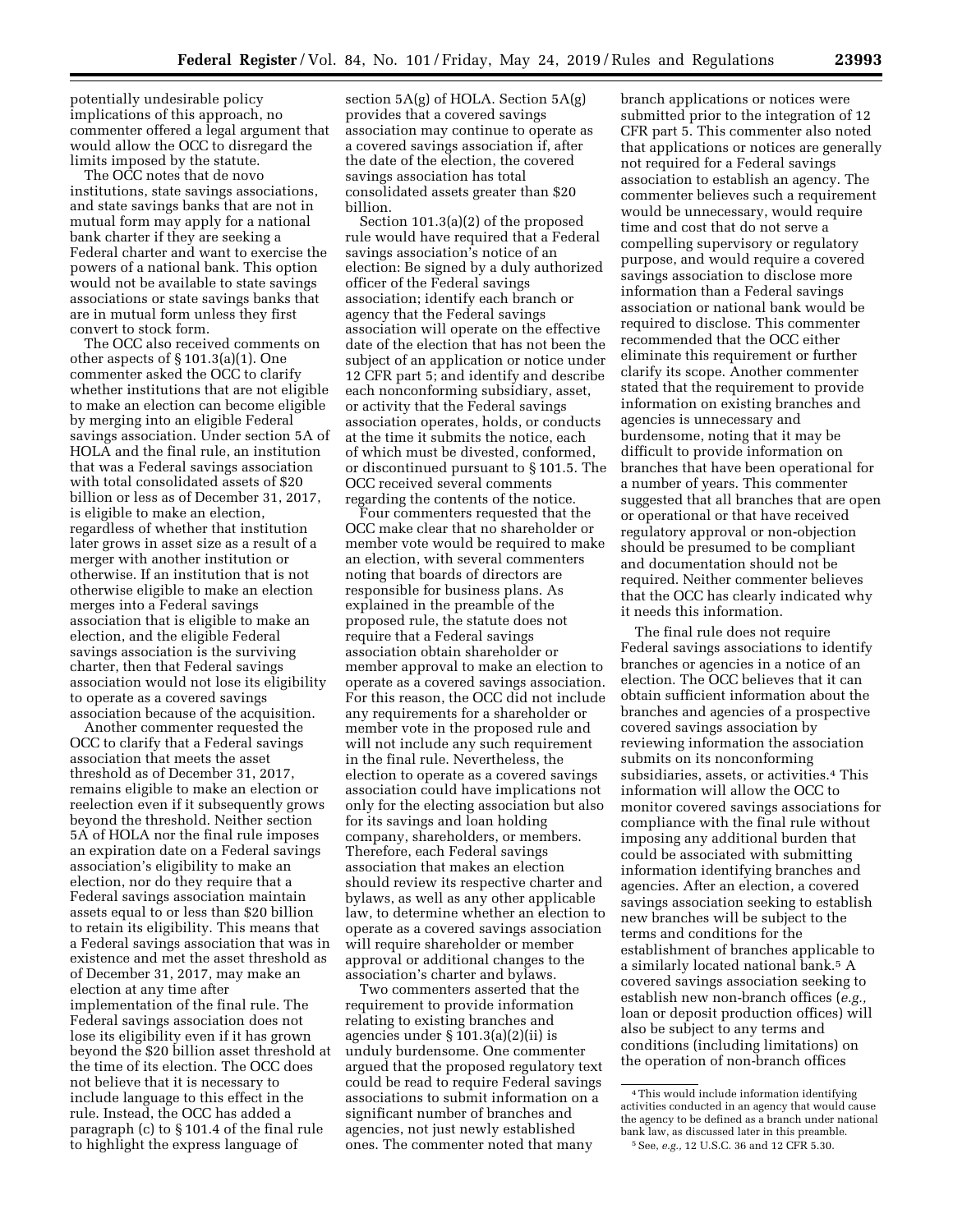applicable to a similarly located national bank.6

Section 101.3(a)(2)(iii) of the proposed rule would have required Federal savings associations to identify nonconforming subsidiaries, assets, and activities because these are the subsidiaries, assets, and activities the Federal savings association would need to divest, conform, or discontinue pursuant to section 5A(f)(3) of HOLA and § 101.5 of the rule after an election takes effect. The OCC solicited feedback on whether the final rule should specify metrics for determining the size or scope of a subsidiary, asset, or activity. The OCC did not receive any comments responding to this solicitation and is adopting this provision (which is designated as  $\S 101.3(a)(2)(ii)$  in the final rule) as proposed. The OCC did receive comments on the proposed treatment of nonconforming subsidiaries, assets, and activities. These comments are addressed in the discussion of § 101.5 later in this preamble.

Section 101.3(b) of the proposed rule provided that a Federal savings association's election to operate as a covered savings association would automatically take effect 60 days after the OCC receives a notice from the Federal savings association, unless the OCC notifies the Federal savings association that it is not eligible in accordance with paragraph (c). The proposal also provided that the OCC could notify a Federal savings association that it is eligible to operate as a covered savings association before 60 days have elapsed. The OCC did not receive any comments on this provision of the proposal. The OCC is adopting § 101.3(b) with one conforming change to reflect the elimination of § 101.3(c) as discussed later in this preamble.

Section 101.3(c) of the proposed rule would have permitted the OCC to notify a Federal savings association in writing that it is not eligible to make an election to operate as a covered savings association if the Federal savings association is not an ''eligible savings association'' as that term is defined in 12 CFR 5.3(g). Under the definition in 12 CFR 5.3(g), an eligible savings association is a Federal savings association that (1) is well capitalized as defined in 12 CFR 6.4; (2) has a composite rating of 1 or 2 under the Uniform Financial Institutions Rating System (CAMELS); (3) has a Community Reinvestment Act (CRA) rating of ''outstanding'' or ''satisfactory,'' if applicable; (4) has a consumer

compliance rating of 1 or 2 under the Uniform Interagency Consumer Compliance Rating System; and (5) is not subject to a cease and desist order, consent order, formal written agreement, or Prompt Corrective Action directive or, if subject to any such order, agreement, or directive, is informed in writing by the OCC that the savings association may be treated as an ''eligible savings association'' for purposes of 12 CFR part 5. Because the purposes of 12 CFR part 5 and the purposes of the proposed rule were different, the proposed rule specified that a Federal savings association that is subject to a cease and desist order, consent order, formal written agreement, or Prompt Corrective Action directive would not be eligible to elect to operate as a covered savings association unless the OCC informed it in writing that it is eligible for purposes of part 101 (that is, for purposes of the proposed rule).

The preamble to the proposed rule noted that the concept of an ''eligible savings association'' as described in 12 CFR 5.3(g) is well understood and relatively straightforward to apply. In the licensing context, an ''eligible savings association'' may receive expedited review of filings because it is generally the type of savings association that can operate safely and soundly. The preamble to the proposed rule explained that a Federal savings association that meets the definition of ''eligible savings association'' typically would not raise the types of concerns that would suggest it should not operate as a covered savings association.

The OCC invited comment on whether there are standards other than those in the definition of ''eligible savings association'' in 12 CFR 5.3(g) that would allow the OCC to determine, without imposing undue burden, whether a Federal savings association is eligible to operate as covered savings association. The OCC also invited comment on whether there are situations in which, or Federal savings associations for which, it would not be appropriate to use the definition of ''eligible savings association'' to make determinations about the eligibility of a Federal savings association to operate as a covered savings association. Additionally, the OCC invited comment on whether the rule should identify other factors for consideration when determining a Federal savings association's eligibility to operate as a covered savings association.

Although one commenter supported the OCC's proposed approach, four commenters disagreed with the use of the ''eligible savings association''

criteria as the basis for eligibility, noting that the criteria are not expressly required by the statute. Some commenters also contended that these criteria would be inconsistent with the purpose of section 5A because they would add hurdles to making an election. The commenters also suggested that the OCC has the expertise to supervise a covered savings association following an election.

The OCC agrees with the commenters who expressed concern with the proposed approach and is eliminating the ''eligible savings association'' criteria in the final rule. The OCC believes that elimination of these criteria is consistent with section 5A, which directs the OCC to establish ''streamlined standards and procedures

. . . for an election.'' Removal of these criteria will increase the number of institutions that can elect to operate as covered savings associations. The OCC believes that it can use its existing supervisory and enforcement mechanisms, as appropriate, to address any concerns that may arise when an institution elects to operate as a covered savings association, regardless of the condition of the institution at the time of an election. In light of this change, the OCC is also changing the heading of § 101.3 from ''Procedures and Standards of Review'' to ''Procedures.''

The OCC also received several comments asking about the impact of a failure to meet the ''eligible savings association'' criteria on an ongoing basis after an election. Because the final rule eliminates these criteria, this is no longer an issue.

Although the final rule, like the proposed rule, does not require the OCC to send written notice to a Federal savings association that becomes a covered savings association by operation of law 60 days after an election, the OCC would expect to send such notice as a matter of course. The notice would include a reminder that covered savings associations are subject to the same laws, regulations, and safety and soundness expectations as a similarly located national bank, including any appropriate enforcement action for failure to comply with applicable laws and regulations.

*101.4 Treatment of covered savings associations.* Section 5A(c) of HOLA provides that a covered savings association has the same rights and privileges as a similarly located national bank and is subject to the same duties, restrictions, penalties, liabilities, conditions, and limitations that would apply to such a national bank. Section 5A(d) further provides that a covered savings association will be treated as a

<sup>6</sup>See, *e.g.,* 12 CFR 7.1003, 7.1004, 7.1005, 7.4004 and 7.4005.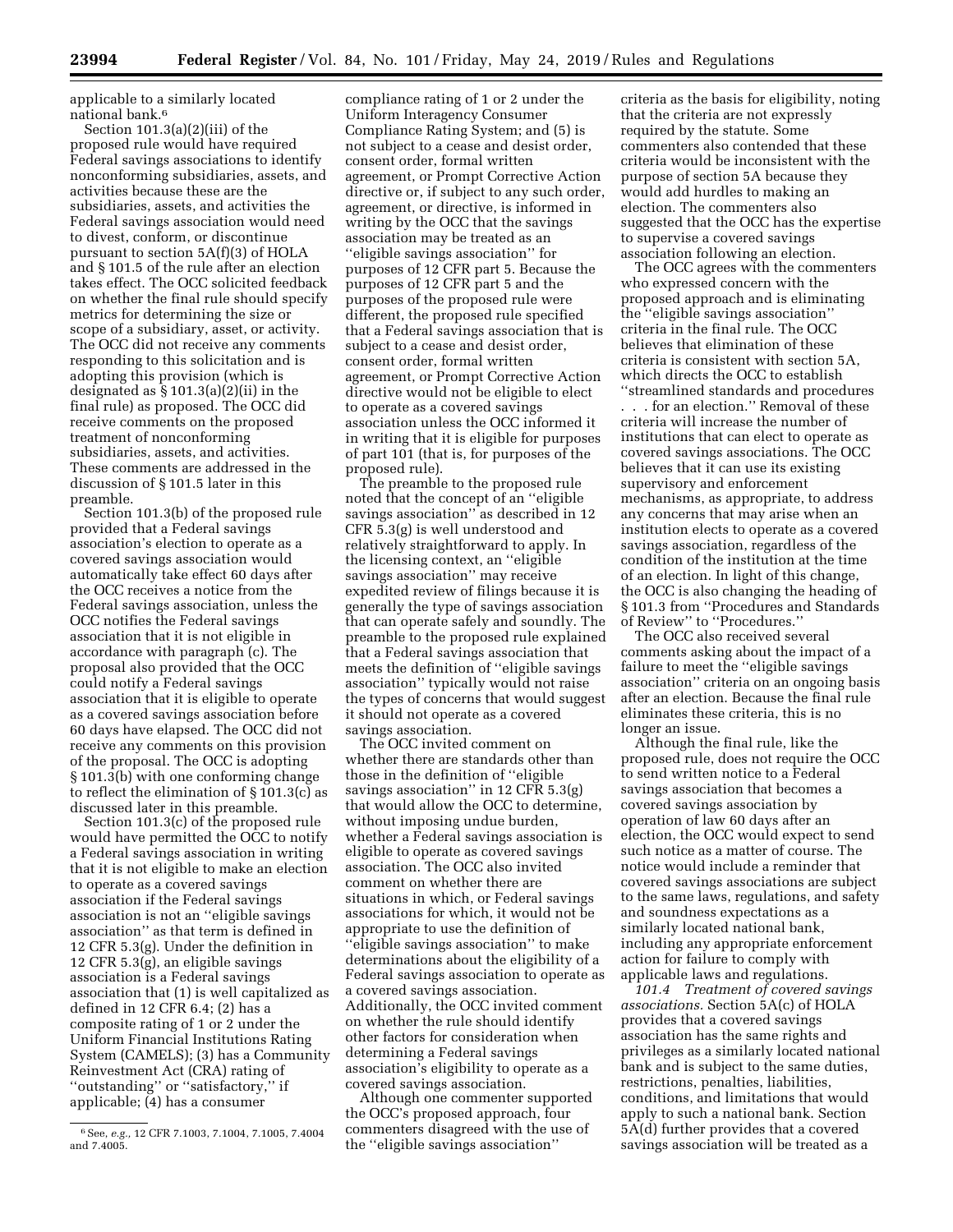Federal savings association for purposes of the governance of the savings association, as well as for purposes of consolidation, mergers, dissolution, conversion, conservatorship, and receivership. A covered savings association also will be treated as a Federal savings association for any other purposes the Comptroller identifies by regulation.

Section 101.4(a)(1) of the proposed rule offered two alternative ways of explaining what it means for a covered savings association to have the rights and privileges of a similarly located national bank while being subject to the same duties, restrictions, penalties, liabilities, conditions, and limitations as a similarly located national bank. The first alternative (option A) would have required a covered savings association to comply with the same provisions of law that would apply to a similarly located national bank and would not have required the covered savings association to comply with the provisions of law that apply to Federal savings associations, except in specific areas. The second alternative (option B) focused on the activities that would be permissible for a covered savings association. It was modeled on the language used in the OCC's regulations on national bank and Federal savings association operating subsidiaries set out in 12 CFR 5.34(e) and 5.38(e). This alternative would have provided that a covered savings association may engage in any activity that is permissible for a national bank to engage in as part of, or incidental to, the business of banking, or explicitly authorized by statute for a national bank, subject to the same authorization, terms, and conditions that would apply to a similarly located national bank, as determined by the OCC. Both options would have been subject to specific categories of Federal savings association law that would apply to covered savings associations.

The OCC invited comment on which of these alternatives would best clarify the requirements for the treatment of covered savings associations, including the provisions of law that would apply to covered savings associations. Five commenters supported option A, which they considered to be a broader and less definitive approach that would permit timely creativity and innovation by covered savings associations. They also noted that updating a list of applicable laws by regulatory action can take time and that guidance is of limited reliability.

Two commenters supported option B, while two others appeared to support option B but were less definitive. One commenter believed option B would

provide greater flexibility for the OCC, which the commenter argued would be preferable even if it would be less certain and would require more consultation with the OCC. Two commenters that supported option B would also support option A if it included a reservation of authority to allow the OCC to determine that a provision of national bank law does not apply to covered savings associations.

The OCC is adopting option B to clarify the requirements for the treatment of covered savings associations. This option provides general guidance about the types of activities in which a covered savings association would be permitted to engage. Covered savings associations would be able to refer to OCC publications to find activities that are permissible for national banks and understand the authorization, terms, and conditions that apply to those activities.7 Option B is more narrowly tailored than option A, and it preserves the OCC's authority to determine that a particular provision of national bank law does not apply to covered savings associations.

Section 101.4(a)(2) of the proposed rule set out specified areas in which a covered savings association would have continued to be treated as a Federal savings association. These included the categories specifically identified in the statute (governance of the covered savings association (including incorporation, bylaws, boards of directors, shareholders, and distribution of dividends), consolidation, merger, dissolution, conversion (including conversion to a stock bank or to another charter), conservatorship, and receivership). The proposed rule also identified three additional areas in which it would be appropriate to treat covered savings associations as Federal savings associations. These areas were: (1) Provisions that allow Federal mutual savings associations to conduct business as mutual institutions; (2) provisions that set out procedural and operational requirements for Federal savings associations but that do not result in substantively different outcomes for Federal savings associations and national banks; and (3) areas where there is a specific Federal savings association rule with no corresponding specific national bank rule, but the Federal savings association rule sets out

requirements that are consistent with supervisory expectations for national banks or is substantially similar to an interagency rule. In the preamble to the proposed rule, the OCC provided several charts to illustrate the types of provisions that the OCC would expect to identify in guidance as provisions of law that apply to Federal savings associations.

The OCC invited comment on whether particular provisions should be considered provisions of law that relate to governance (including incorporation, bylaws, boards of directors, shareholders, and distribution of dividends), consolidation, merger, dissolution, conversion (including conversion to a stock bank or to another charter), conservatorship, and receivership and whether there are other provisions of law that the OCC should identify. The OCC also invited comment on whether these provisions should be specifically identified in the rule rather than in guidance. The OCC received a number of comments on this section of the proposed rule.

Five commenters requested clarification that covered savings associations would not be required to change their name to include the word ''National.'' National banks are required by statute to include the word "National" in their name.<sup>8</sup> Although section 5A of HOLA provides flexibility for certain Federal savings associations to engage in activities permissible for national banks, these covered savings associations are not national banks and, as such, retain their Federal savings association charter. Because covered savings associations retain their Federal savings association charters, covered savings associations will not be required to change their names to include the word ''National.''

One commenter requested that the OCC clarify that the rules governing directors remain the same for Federal savings associations that elect to operate as covered savings associations, noting in particular that electing directors is a governance requirement. As discussed in the preamble to the proposed rule, section 5A of HOLA sets out specific categories of Federal savings association laws that will continue to apply to covered savings associations, including those governance provisions relating to boards of directors (*e.g.,* elections, term of service). Accordingly, covered savings associations will continue to be required to comply with Federal savings association laws with respect to boards of directors and will not be subject to national bank laws with respect to

<sup>7</sup>Many of these documents and resources are available on *OCC.gov.* These documents do not constitute an exhaustive list of all activities permissible for national banks. Further, institutions are responsible for determining whether any changes to applicable laws or regulations impact the permissibility of an activity. **812 U.S.C. 22**; 12 U.S.C. 30.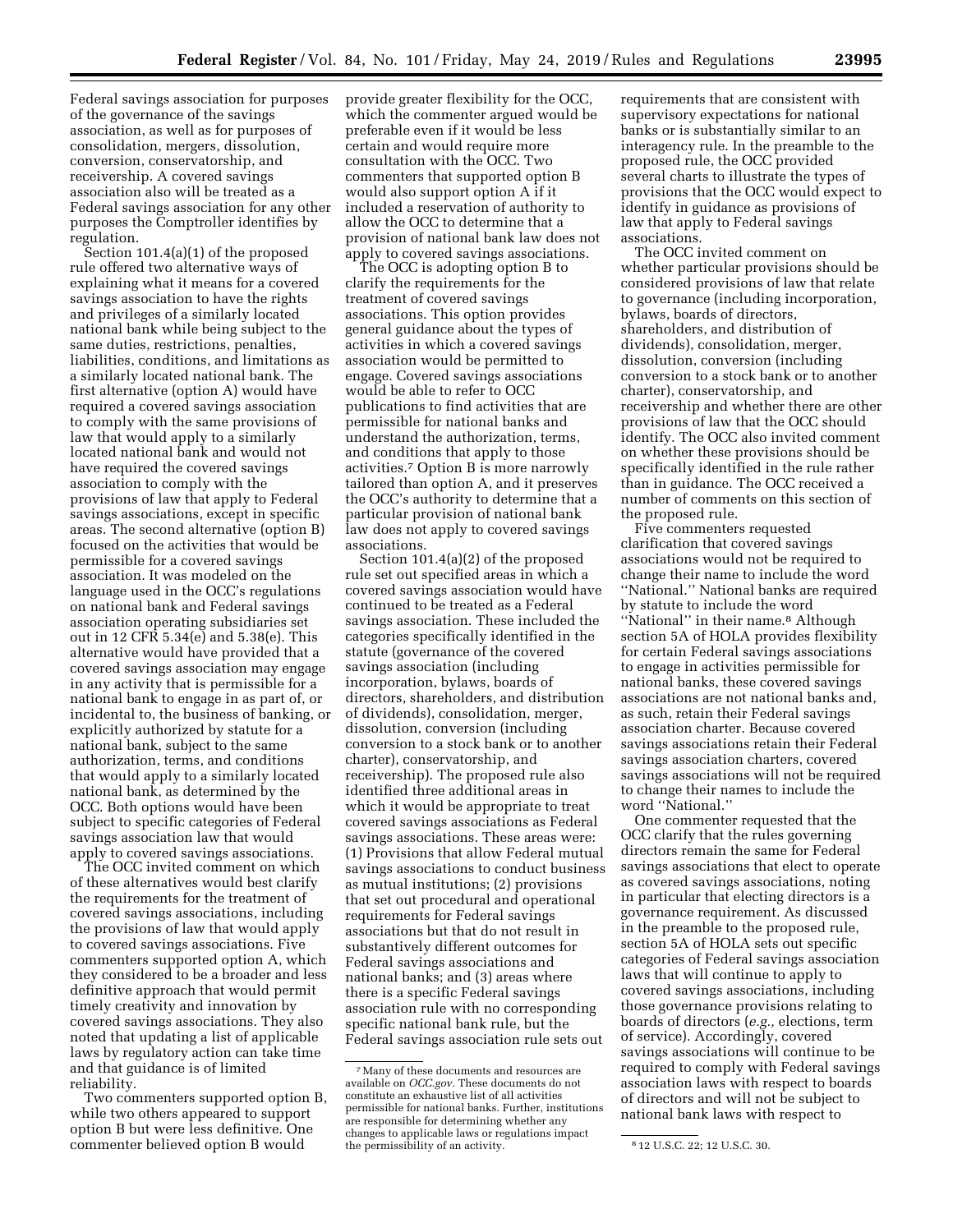boards of directors. For example, covered savings associations will not be subject to the statutory citizenship and residence requirements that apply to directors of national banks.<sup>9</sup>

Another commenter agreed that provisions of Federal savings association law that relate to members of a Federal mutual savings association should continue to apply to mutual covered savings associations. However, the commenter was concerned that the preamble's justification for this treatment could suggest that the rights of members of a Federal mutual savings association are the same as the rights of shareholders of a Federal stock savings association. The OCC does not intend to use this rule to change the rights of members of a Federal mutual savings association or equate those rights to the rights of shareholders of a Federal stock savings association. Rather, the OCC believes that the term ''shareholder,'' as it is used in the specific context of section 5A(d)(1) of HOLA and this rule, indicates that provisions of Federal savings association law that relate to governance by the Federal savings association's stakeholders—including shareholders and members—should continue to apply to stock and mutual covered savings associations, respectively. This includes provisions of Federal savings association law that describe the rights of members of Federal mutual savings associations. This interpretation of the term ''shareholder'' is specific to section 5A of HOLA and is not intended to be applied outside that context. To clarify this interpretation, the OCC is adding ''members'' to the list of types of Federal savings association governance provisions that apply to covered savings associations in  $\S 101.4(a)(2)(i)$ .

One commenter supported two of the categories of Federal savings association law that the OCC proposed to apply to covered savings associations: (1) Operational and procedural requirements that do not create substantively different outcomes; and (2) certain requirements for which there is no corresponding national bank requirement. Another commenter supported the proposal's application of laws with particular relevance for Federal mutual savings associations, such as those regarding mutual capital certificates. These provisions of the proposed rule remain unchanged in the final rule. The OCC has updated § 101.4(a)(2)(xiii) of the final rule to

expressly include the accounting and disclosure standards in 12 CFR part 162.

Another commenter suggested that the OCC should preserve the differences between national banks and Federal savings associations unless section 5A expressly provides otherwise. The OCC does not believe this approach is consistent with the language of section 5A of HOLA, which provides that covered savings associations have the same rights and privileges and are subject to the same duties, restrictions, penalties, liabilities, conditions, and limitations as national banks except where section 5A or the OCC's rules specifically provide otherwise.

Three commenters requested that the OCC clarify that the preemption standards for national banks and Federal savings associations are the same and would not change following an election. Another commenter requested that the OCC permit covered savings associations to rely on whichever law most supports the OCC's preemptive authority, expressing concern that covered savings associations would not benefit from any preemption determinations applicable only to Federal savings associations. The commenter also argued that Federal savings associations benefit from more expansive preemption of state law through established case law and authority reserved to the OCC, even following the changes to preemption made in the Dodd-Frank Wall Street Reform and Consumer Protection Act (Dodd-Frank Act).

The OCC agrees with commenters who stated that the preemption standards applicable to national banks and Federal savings associations are the same. Section 1046 of the Dodd-Frank Act added a new section 6 to HOLA (12 U.S.C. 1465), which provides that Federal savings associations are subject to the same laws and legal standards as national banks regarding the preemption of state law. This amendment is codified in the OCC's regulations at 12 CFR 7.4010 and 34.6.

Two commenters recommended that the OCC include a mechanism that would allow the agency to identify additional provisions of Federal savings association law applicable to covered savings associations. One of these commenters believes that this approach would provide the OCC with flexibility to tailor the applicable regulations and that publishing interpretive letters or updating relevant publications, with accompanying public notice, would provide sufficient clarity. Although the OCC agrees that this approach would provide additional flexibility, section 5A(d) of HOLA requires that the

additional purposes for which a covered savings association is treated as a Federal savings association be ''determined by regulation of the Comptroller.'' If the OCC identifies additional categories of Federal savings association law that should be applicable to covered savings associations, the OCC will initiate a rulemaking to amend part 101.

Several commenters requested that the OCC clarify that covered savings associations will not be subject to Federal savings association regulations on interest rate risk management procedures and asset classification, with two commenters asserting that these regulations do not fall within the governance category. In the preamble to the proposed rule, the OCC characterized the interest rate risk management provisions in 12 CFR 163.176 as governance provisions that apply to boards of directors because the provisions set out board responsibilities with respect to interest rate risk management. On further consideration, the OCC agrees that 12 CFR 163.176 should not be classified as a governance provision for purposes of section 5A of HOLA.10 Although 12 CFR 163.176 sets out requirements for the board of directors and management, it is more appropriately viewed as a duty that applies to a Federal savings association's activities. The interest rate risk management provisions reflect the unique risk profile of Federal savings associations, which historically often held balance sheet concentrations in longer-term assets. Because of these concentrations, Federal savings associations had to more closely monitor sensitivity to market risk. A covered savings association may be able to diversify its portfolio and therefore its interest rate risk exposure. The riskbased examination approach taken by the OCC includes supervision for interest rate risk. Further, all insured OCC-supervised institutions, including covered savings associations, other Federal savings associations, and national banks, continue to be subject to the operational and managerial standards under 12 CFR part 30, Appendix A, which specifically include standards for managing interest rate risk exposure. This approach will give the OCC the flexibility to tailor its supervision of a covered savings

<sup>9</sup> 12 U.S.C. 72. The same principle would apply to other requirements specific to the directors of national banks. See, *e.g.,* 12 U.S.C. 71 (election of directors); 12 U.S.C. 76 (president as member of the board).

 $^{\rm 10}\rm{This}$  determination relates to the OCC's interpretation of the language of section 5A of HOLA and is not intended to change the meaning of the term ''governance'' for other purposes. For example, OCC examiners will continue to supervise Federal savings associations as set out in Comptroller's Handbook: Corporate and Risk Governance, Version 1.0, July 2016 at 77.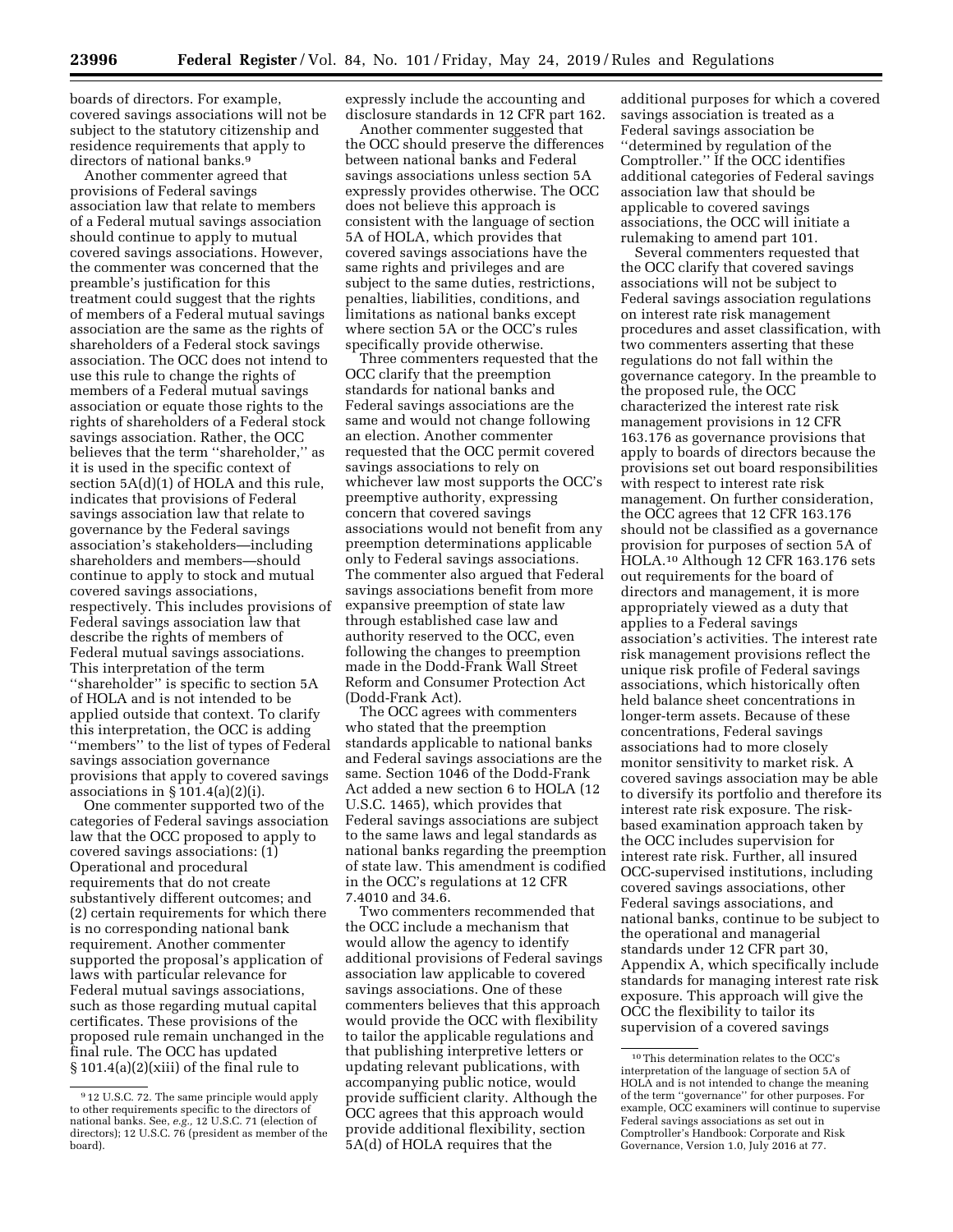association to risks associated with the business model of that covered savings association.

The proposed rule did not specifically address asset classification regulations. The final rule does not subject covered savings associations to the asset classification regulations applicable solely to Federal savings associations, such as 12 CFR 160.160, as these regulations do not fall within the categories of Federal savings association laws that the final rule makes applicable to covered savings associations (*e.g.,* it is not a governance provision or a merger provision, nor is it specifically designated in the final rule as a provision of Federal savings association law that applies to covered savings associations). In addition, covered savings associations and OCC examiners can use the standards under 12 CFR part 30, appendix A, and the real estate lending standards under 12 CFR part 34 applicable to national banks to identify, classify, and otherwise address problem assets as needed, consistent with safety and soundness.

One commenter recommended that a November 1, 2000, Office of Thrift Supervision memorandum with supervisory and examiner guidance be supplemented and not superseded by national bank examination guidance. The OCC rescinded CEO Memo 153, ''Examinations of Mutual Savings Associations'' in 2012.11

Six commenters requested clarification on how covered savings associations would be treated for purposes of the QTL requirements in HOLA and requested that the OCC's final rule expressly state that covered savings associations are not required to comply with QTL. One commenter added that compliance with QTL should not be required absent a safety and soundness concern.

As discussed in the preamble to the proposed rule, unlike national banks, Federal savings associations 12 are required to comply with the QTL test set forth in section 10(m) of HOLA, which requires a Federal savings association to qualify as a domestic building and loan

association as defined in 26 U.S.C. 7701(a)(19) or to maintain a certain percentage of qualified thrift investments in the Federal savings association's portfolio.13 The preamble described the QTL test as a key difference between the rights and privileges of a savings association and a national bank. The OCC continues to believe that a covered savings association will not be able to exercise the rights and privileges conferred on it under section 5A while simultaneously being subject to the limitations of the OTL test.<sup>14</sup>

Section 101.4(a) of the final rule provides that a covered savings association may engage in any activity that is permissible for a similarly located national bank to engage in, subject to the same authorization, terms, and conditions that would apply to a similarly located national bank. Lending and investment are activities that national banks are permitted to engage in as part of the business of banking.15 When making loans and investments, covered savings associations are subject to the same authorization, terms, and conditions that would apply to similarly located national banks. There are no authorizations, terms, or conditions that require national banks to maintain status as qualified thrift lenders. Furthermore, unlike governance, conservatorship, and receivership, lending and investment are not purposes for which section 5A(d) of HOLA or the final rule require that a covered savings association be treated as a Federal savings association. Accordingly, a covered savings association operating under section 5A is not subject to, among other things, the penalties in 12 U.S.C. 1467a(m)(3) for failing to meet the QTL test. The OCC believes this is consistent with both the language of § 101.4(a) of the final rule and the statutory mandate that covered savings associations exercise the rights and privileges of similarly located national banks. Requiring compliance with the QTL test would be inconsistent with and frustrate the purpose of allowing Federal savings associations to make an election. The OCC does not believe it is necessary to state explicitly in the final rule that the QTL test does

15 12 U.S.C. 24 (Seventh); see also 12 U.S.C. 371.

not apply to a covered savings association.

The OCC applies a similar analysis to section 5(c) of HOLA. Section 5(c) sets out lending and investment restrictions that apply to Federal savings associations. These authorizations, terms, and conditions do not apply to the activities of national banks. Consequently, they do not apply to covered savings associations.

The OCC also applies a similar analysis to public welfare and community development investments. One commenter argued that covered savings associations should be treated as Federal savings associations for purposes of public welfare and community development investments. Four commenters also suggested that the OCC consider grandfathering public welfare or community development projects existing at the time of an election. National banks are permitted to make public welfare investments, subject to specific authorization, terms, and conditions (namely, limits on the total amount of such investments). Covered savings associations also will be permitted to make public welfare investments, subject to the same authorization, terms, and conditions (including the limits on the total amount of such investments) as a national bank. Any public welfare or community development projects existing at the time of an election that would not comply with the authorizations, terms, and conditions applicable to a national bank will be subject to § 101.5 of this final rule, which the OCC believes provides adequate time and flexibility for divestiture or conformance.

In the preamble to the proposed rule, the OCC applied a similar analysis to the affiliate transaction restrictions in section 11(a) of HOLA. While two commenters agreed that covered savings associations should not be subject to the affiliate transaction rules specific to Federal savings associations, they requested that the OCC clarify this in the final rule. Affiliate transaction restrictions for savings associations are set out in section 11(a) of HOLA and 12 CFR 223.72. These provisions present potential complications that the QTL restrictions, community development restrictions, and lending and investment restrictions do not. The OCC will continue to consult with the FRB on interpretive issues regarding the application of these provisions to covered savings associations. The OCC recommends that individuals or institutions with specific questions about the application of these

<sup>11</sup>See OCC Bulletin 2012–15, OTS Integration: Rescission of OTS Documents, Attachment A, available at *[https://www.occ.gov/news-issuances/](https://www.occ.gov/news-issuances/bulletins/2012/2012-15a.pdf)  [bulletins/2012/2012-15a.pdf.](https://www.occ.gov/news-issuances/bulletins/2012/2012-15a.pdf)* See also OCC Bulletin 2014–35, Mutual Federal Savings Associations: Characteristics and Supervisory Considerations, July 22, 2014, available at *[https://www.occ.gov/](https://www.occ.gov/news-issuances/bulletins/2014/bulletin-2014-35.html)  [news-issuances/bulletins/2014/bulletin-2014-](https://www.occ.gov/news-issuances/bulletins/2014/bulletin-2014-35.html) [35.html.](https://www.occ.gov/news-issuances/bulletins/2014/bulletin-2014-35.html)* 

<sup>12</sup>The OCC acknowledges that some provisions of section 10(m) of HOLA apply to savings associations and other provisions apply to savings and loan holding companies. The discussion in this preamble focuses on the provisions of section 10(m) that apply to savings associations.

<sup>13</sup> 12 U.S.C. 1467a(m).

<sup>14</sup>As discussed later in this preamble, a similar analysis applies to the lending limitations imposed on Federal savings associations by section 5(c) of HOLA. Section 5(c) permits Federal savings associations to make residential real property and other housing related loans without limit, but consumer and commercial loans are subject to specific limitations established in the statute.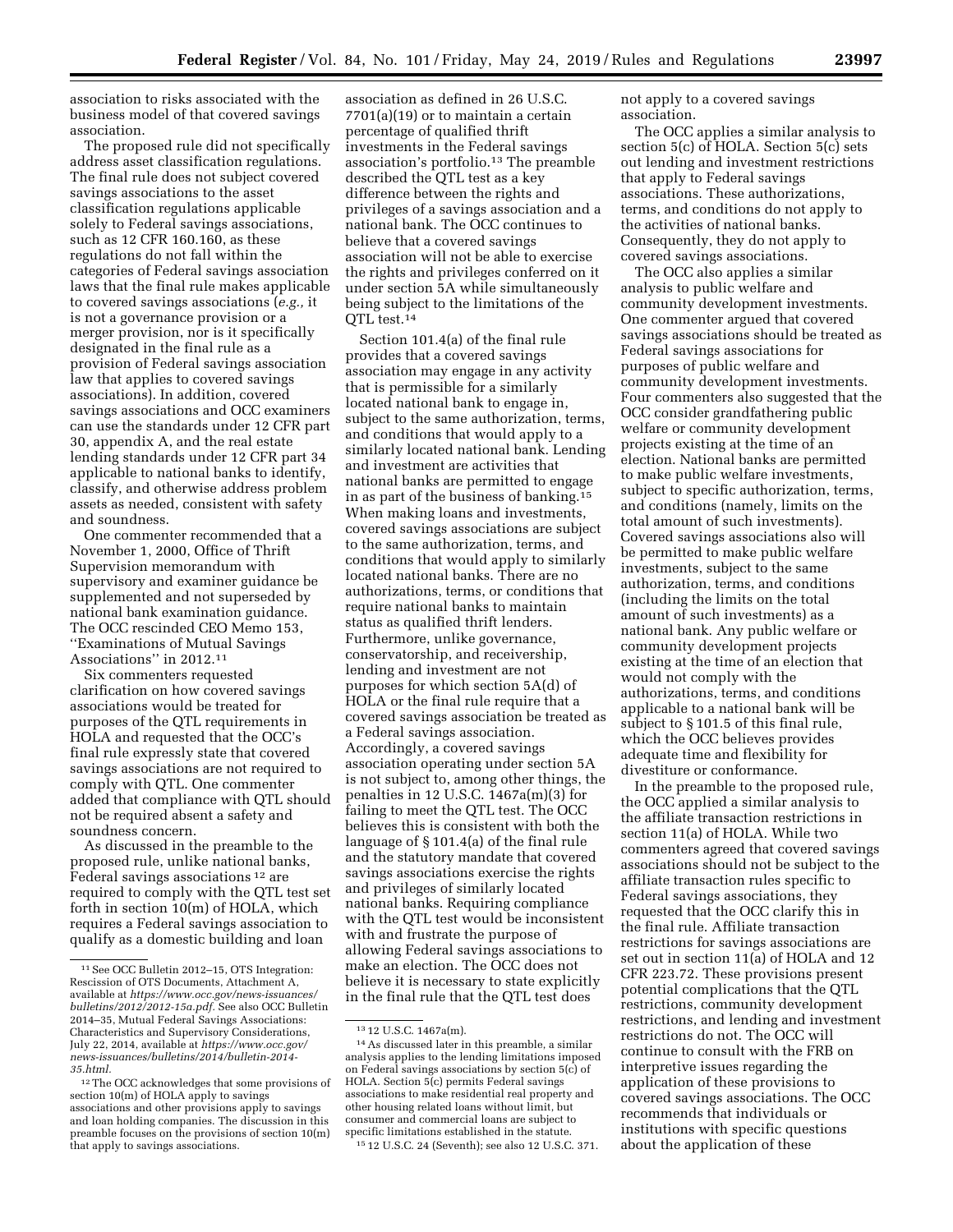provisions to covered savings associations contact the FRB.

Several commenters requested that the OCC clarify in the final rule which merger provisions would apply when a covered savings association merges with another entity. One commenter asserted that the proposed rule could limit a covered savings association's ability to engage in certain interstate merger transactions if covered savings associations are treated as national banks for purposes of interstate merger laws. The commenter asked the OCC to confirm that covered savings associations are subject only to the merger provisions that apply to Federal savings associations and not to interstate or other provisions applicable to national banks. Several commenters noted that the proposal does not clarify how applicable branching laws and merger requirements will work together.

National banks and Federal savings associations are subject to different laws regarding business combinations.16 For instance, national banks are subject to a specific statutory framework that sets out the authorization, terms, and conditions for merger and consolidation activities.17 There are fewer statutory requirements for the merger and consolidation activities of Federal savings associations.<sup>18</sup> The OCC has detailed regulations to address the authority of national banks and Federal savings associations to engage in mergers and consolidations, including procedural requirements. Where consistent with underlying statutory authorities, the OCC has harmonized the regulations for business combination activities of national banks and Federal savings associations, respectively, although some differences remain.19 The regulations for business combination activities involving national banks and Federal savings associations are set forth in 12 CFR 5.33.

Section 5A of HOLA provides that a covered savings association shall be treated as a Federal savings association for purposes of consolidation and merger.20 In the preamble to the

proposed rule, the OCC explained that where the business combination provisions in 12 CFR 5.33 set out different requirements for Federal savings associations and national banks, the Federal savings association requirements would apply to a covered savings association.

However, the OCC understands that merger provisions and branching provisions can intersect in certain situations, such as the interstate branch acquisition provisions covered by 12 U.S.C. 1831u. This can lead to additional complications because, under the final rule, covered savings associations may engage in any activity that is permissible for a similarly located national bank to engage in as part of, or incidental to, the business of banking, or explicitly authorized by statute for a national bank, subject to the same authorization, terms, and conditions that would apply to a similarly located national bank.<sup>21</sup> Branching is such an activity. As a result, under the final rule, a covered savings association will be permitted to establish or retain new branches, or to close branches, subject to the authorization, terms, and conditions that apply to a similarly located national bank. This is true whether or not the branch is retained or closed as part of a merger. The OCC has concluded that, for purposes of section 5A of HOLA and the final rule, the provisions of law relating to retention of branches in mergers and those that establish interstate branching restrictions in the merger context should be considered branching requirements rather than merger requirements. For a covered savings association, this means that while the authority to engage in a proposed merger or consolidation transaction will be governed under the laws applicable to Federal savings associations, the ability to establish or retain branches will be subject to the same authorization, terms, and conditions that would apply to a similarly located national bank (including conditions on the establishment of interstate branches).

Any other interpretation could permit covered savings associations to acquire, through a merger, new branches under terms or conditions that would not be permissible for a similarly located national bank to acquire. Allowing covered savings associations to engage in branching activities under terms or conditions that are not available for similarly located national banks would be counter to the language of section 5A of HOLA.

Several commenters requested that the OCC clarify in the final rule that trust-only covered savings associations would not be required to maintain deposit insurance where similarly located trust-only national banks would not be subject to this requirement. The proposed rule did not explicitly address whether a trust-only covered savings association must have deposit insurance, although it did provide that a covered savings association would be required to comply with 12 CFR 5.20, which requires deposit insurance as a condition of obtaining a Federal savings association charter. The commenters argued that the requirement to have deposit insurance is a ''condition,'' "limitation," and "restriction" on a "right" or "privilege" and, therefore, should not apply to trust-only covered savings associations. One commenter noted that this disparity in the treatment of non-depository Federal savings associations and national banks should be eliminated absent a safety and soundness concern. One commenter argued that deposit insurance is a restriction, condition, and limitation similar to the QTL requirements, which the proposal makes inapplicable. The commenter believes that providing parity on deposit insurance requirements would advance the goal of uniform treatment. The commenter also believes that the OCC's authority to determine the laws applicable to covered savings associations is limited by the requirement that trust-only covered savings associations be treated the same as comparable national banks.

Two commenters noted that the proposal lists 12 CFR 5.20 as a governance provision but argued that 12 CFR 5.20(e)(3), which addresses deposit insurance, is not properly viewed as a governance provision. These commenters requested that the OCC clarify that 12 CFR  $5.20(e)(3)$  is not a governance provision and does not apply to trust-only covered savings associations. One commenter made several arguments in support of this view: (1) Governance provisions are the standards that govern incorporation and the relationship between a Federal savings association and its shareholders,

<sup>16</sup>The term ''business combination'' includes mergers and consolidations. See 12 CFR 5.33(d)(2).

<sup>17</sup>See, *e.g.,* 12 U.S.C. 214a, 214b, 215, 215a, 215a–1, 215a–3, 215b, 215c, 1828(c), and 1831u. Some of these provisions also apply to savings associations (*e.g.,* 12 U.S.C. 1828(c)). 18See, *e.g.,* 12 U.S.C. 1467a(s).

<sup>19</sup> Integration of National Banks and Federal Savings Association Regulations: Licensing Rules, 80 FR 28346, 28368 (May 18, 2015).

<sup>20</sup> 12 U.S.C. 1464a(d)(2). Furthermore, by including a specific provision allowing branches in operation on the date an election is approved to continue to operate after an election, section 5A(e) suggests that, after an election, national bank branching requirements should apply.

 $21$  Section 5A(c)(2) provides that covered savings associations are subject to the duties, restrictions, penalties, liabilities, conditions, and limitations that would apply to a similarly located national bank, except as provided in section 5A(d). Section 5A(d) does not include branching as a purpose for which a covered savings association will be treated as Federal savings association. Furthermore, by including a specific provision allowing branches in operation on the date an election is approved to continue to operate after an election, section 5A(e) suggests that, after an election, national bank branching requirements should apply. If covered savings associations were permitted to operate branches that national banks are not, section 5A(e) would be surplusage.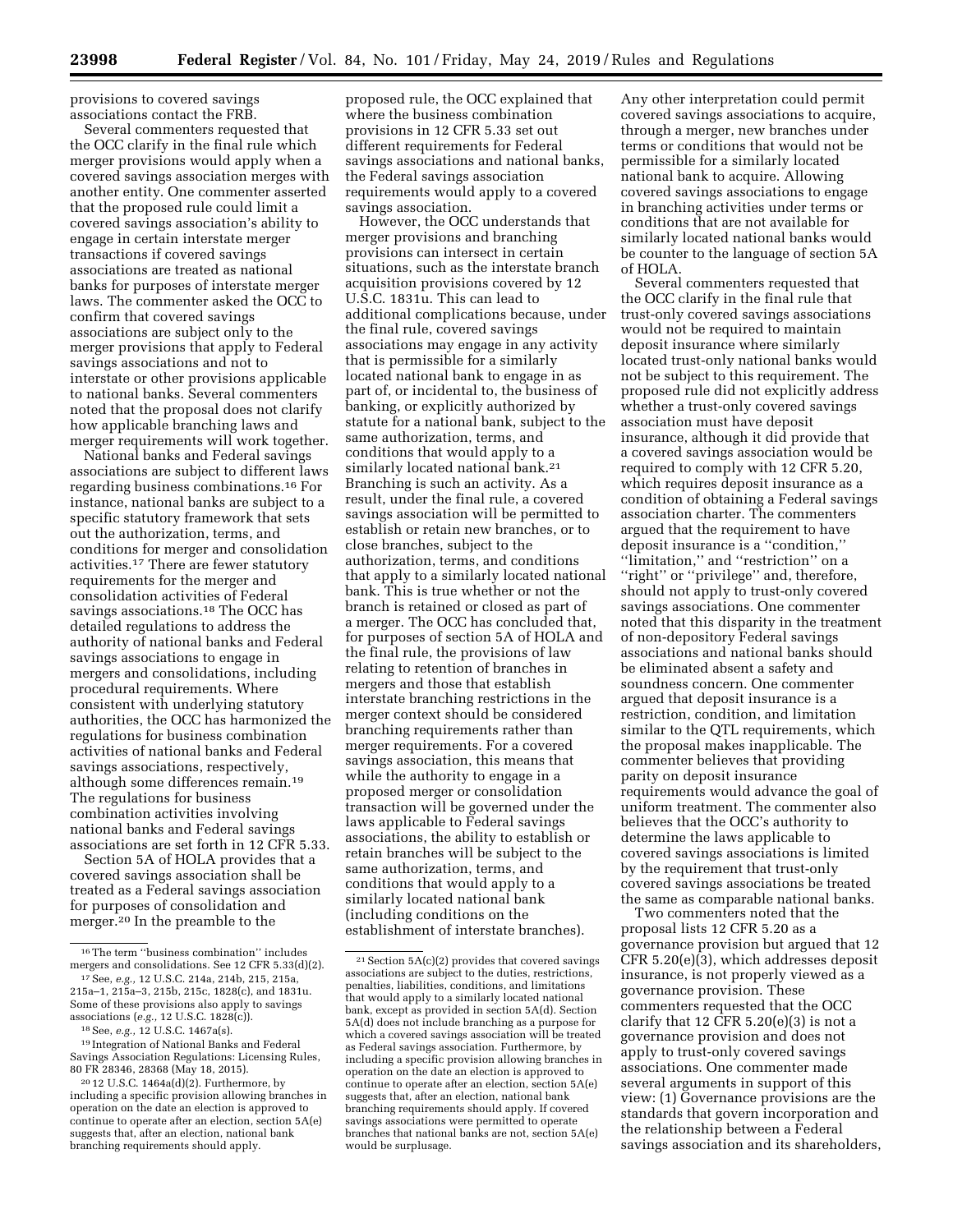members, and management, not the laws implicating substantive areas of banking or savings association powers, authorities, and activities; (2) unlike deposit insurance, the other governance provisions identified in the proposal are analogous to state corporate governance laws; (3) unlike other identified governance provisions, deposit insurance is not included in the OCC's model charter or bylaws; (4) deposit insurance is not analogous to the other examples of governance provisions identified in the statute or the proposal; and (5) it would be simpler for a trustonly covered savings association to drop its deposit insurance than to comply with new governance requirements.

One commenter articulated the burdens associated with being required to maintain deposit insurance as a trustonly entity, including (1) the requirement to have a minimum of \$500,000 in insured deposits to retain deposit insurance; (2) the requirement to have 99% of deposits be trust funds to qualify for the trust-only savings and loan holding company exclusion; 22 (3) and the costs associated with seeking trust-only carve outs from laws that apply to ''insured depository institutions.'' 23 One commenter addressed the OCC's enforcement, receivership, and conservatorship authority over an uninsured trust-only covered savings association, arguing that section 5A provides the OCC with the full array of such authority. The commenter argued that the OCC's enforcement authorities in section 8 of the Federal Deposit Insurance Act (FDIA) are clearly ''restrictions, penalties, liabilities, conditions, and limitations'' and, therefore, should apply to uninsured covered savings associations in the same way as they apply to uninsured national banks. The commenter also recommended that the OCC rely on its authority to issue rules that clarify the provisions of law applicable to covered savings associations and in the interest of safety and soundness to provide that uninsured covered savings associations would be subject to section 8. The commenter argued that the OCC's authority to issue rules ''in the interest of safety and soundness'' provide the agency with sufficient authority to issue regulations for appointing conservators and receivers of uninsured covered

savings associations. The commenter cited the OCC's rule for receiverships of uninsured national banks as a model.

For the reasons that follow, the OCC concludes that HOLA requires all savings associations, whether they elect to operate as covered savings associations or not, to have deposit insurance. The OCC bases this determination on the language of HOLA rather than a determination that 12 CFR 5.20(e)(3) is a governance provision. Under the HOLA definition of ''savings association,'' all Federal savings associations, including those that engage only in trust activities and those that elect to operate as covered savings associations, are required to have deposit insurance.24 Under section 5A of HOLA and §§ 101.2(a)(2) and 101.3(a)(1) of the final rule, only Federal savings associations are eligible to elect to operate as covered savings associations. An election to operate as a covered savings association does not change a Federal savings association's charter, its status as a savings association, or its stock or mutual form. Because only Federal savings associations can elect to operate as covered savings associations, and because all Federal savings associations are required to have deposit insurance, a Federal savings association must have deposit insurance in order to elect to operate as a covered savings association. The OCC does not believe that the ''rights and privileges'' or ''duties, restrictions, penalties, liabilities, conditions, and limitations'' language in section 5A is sufficient to overcome the requirement that a covered savings association be a Federal savings association. Therefore, because a trustonly covered savings association still retains its Federal savings association form and charter, HOLA's definitional deposit insurance requirement continues to apply after an election and a trust-only covered savings association must continue to maintain deposit insurance.

The language of section 5A of HOLA supports the conclusion that covered savings associations must continue to

maintain deposit insurance after making an election. Section 5A states that a covered savings association shall be treated as a Federal savings association for purposes of ''conservatorship'' and ''receivership.'' 25 The existing conservatorship and receivership framework for Federal savings associations (including trust-only institutions) only covers *insured* Federal savings associations, and HOLA contemplates ''only the Federal Deposit Insurance Corporation as receiver for a savings association for the purpose of liquidation or winding up the affairs of such savings association."<sup>26</sup> Moreover, the plain language of section 5A prevents the OCC from applying the national bank conservatorship and receivership rules (including those that cover uninsured trust-only national banks) to covered savings associations. For these reasons, the final rule does not include a new receivership and conservatorship framework for trustonly covered savings associations.

Six commenters requested that the OCC allow covered savings associations to continue to engage in any activities and retain any investments grandfathered under section 5(i)(4) of HOLA. That provision of HOLA (1) allows any Federal savings bank chartered as such prior to October 15, 1982, to continue to make any investment or engage in any activity not otherwise authorized under section 5 of HOLA, to the degree it was permitted to do so as a Federal savings bank prior to October 15, 1982; and (2) allows any Federal savings bank in existence on August 9, 1989, and formerly organized as a mutual savings bank under State law to continue to make any investment or engage in any activity not otherwise authorized under section 5 of HOLA, to the degree it was authorized to do so as a mutual savings bank under State law. Four commenters stated that eliminating this authority would disproportionately impact institutions with grandfathered equity powers, with three adding that forcing divestiture may have unintended consequences. One commenter requested that the OCC consider a more flexible approach by reviewing long-term investment portfolios on a case-by-case basis. The commenter noted that these activities were reaffirmed as safe and sound in 1991 in section 24 of the FDIA and that many associations use the authority for long-term investing, not active trading. One commenter asserted that there is no indication that Congress intended to repeal section 5(i)(4) and that OCC

<sup>22</sup>The commenter noted that the FRB permitted the company to exclude the \$500,000 deposit from its 99% calculation in the course of approving the commenter's application to deregister as a savings and loan holding company.

<sup>&</sup>lt;sup>23</sup>The commenter believes that this phrase is often used as a proxy to indicate that an institution is engaged in all commercial banking activities.

<sup>24</sup>Section 2(2) of HOLA (12 U.S.C. 1462(2)) defines a ''savings association'' as ''a savings association, as defined in section 3 of the Federal Deposit Insurance Act [12 U.S.C. 1813], the deposits of which are insured by the Corporation.'' Furthermore, section 5(d) of HOLA, which gives the OCC enforcement authority over Federal savings associations, defines ''savings association'' for purposes of that subsection as ''any savings association or former savings association that retains deposits insured by the Corporation, notwithstanding termination of its status as an institution insured by the Corporation.'' Because Federal savings associations are a type of savings association, these requirements also apply to Federal savings associations.

<sup>25</sup> 12 U.S.C. 1464a(d)(2).

<sup>26</sup> 12 U.S.C. 1464(d)(2)(E)(ii).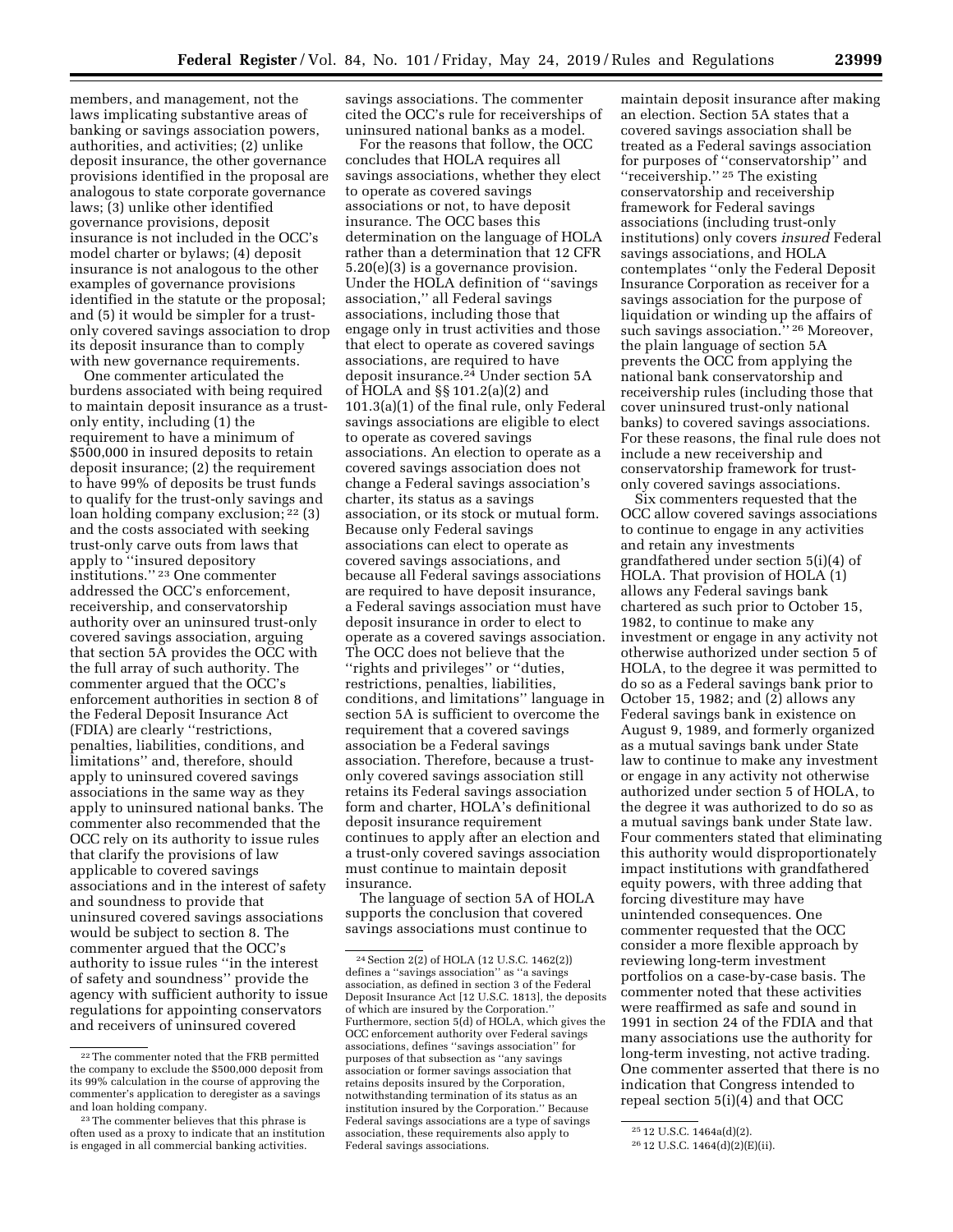should not interpret section 5A to eliminate this authority.

The OCC agrees that a Federal savings association engaged in activities or retaining investments grandfathered under section 5(i)(4) of HOLA should continue to be permitted to engage in those activities and retain those investments if the association elects to be treated as a covered savings association. The volume of these activities and the amount of these investments are capped by the language of section 5(i)(4) of HOLA, and those limits would continue to apply after an election. The OCC has, on at least one prior occasion, permitted a state bank with activities and investments permitted by the state to continue to engage in those activities and retain those investments after converting to a national bank. Section 101.4(a)(2) of the final rule provides that covered savings associations can continue to engage in the specific, limited types of grandfathered nonconforming activities and investments permitted under section 5(i)(4) of HOLA.

Several commenters argued that covered savings associations should not be precluded from operating or investing in service corporations that engage only in activities permissible for national banks. One commenter argued that allowing covered savings associations to operate new and existing service corporations that engage only in national bank permissible activities is critical to achieving the full exercise of the election. Another commenter argued that if a service corporation's activities are permissible for both FSAs and national banks, CSAs should not be required to re-characterize the investment to rely on national bank authority or to change documentation to reflect that authority. The commenter believes that this would be inconsistent with a streamlined process and would result in material burden. A third commenter recommends that the OCC not require a change in legal form for any subsidiary, asset, or activity that is permissible for a national bank, unless the OCC can demonstrate that a material adverse financial effect would be imminent following the election.

Other commenters asked whether a service corporation would automatically become an operating subsidiary or whether this would be an unnecessary governance change. One commenter believes that service corporations should be allowed to continue their operations following an election.

Under the final rule, covered savings associations are not permitted to retain nonconforming subsidiaries, assets, or activities. A nonconforming subsidiary,

asset, or activity includes an investment in a subsidiary or other entity that is not permissible for a covered savings association. Federal savings associations have authority to invest in service corporations under section 5 of HOLA.27 National banks do not have express statutory authority to invest in service corporations. Consequently, a covered savings association may not retain an existing service corporation or establish and invest in a new service corporation.

A Federal savings association that elects to operate as a covered savings association would be required to comply with § 101.5 of the final rule by divesting or conforming any investment in a service corporation within the timeframe set out in § 101.5. The covered savings association could do so simply by divesting any investment in a service corporation. The covered savings association could also choose to conform the investment by redesignating the service corporation as an operating subsidiary, because national banks are permitted to have operating subsidiaries.

An operating subsidiary of a covered savings association is only permitted to engage in the activities permissible for the covered savings association to engage in directly (*i.e.,* those permissible for a national bank). A covered savings association that chooses to redesignate a service corporation as an operating subsidiary must ensure that the operating subsidiary is only engaged in such permissible activities in other words, it must discontinue any nonconforming activities.

The OCC did not receive comment on § 101.4(b) of the proposed rule, which would have implemented section 5A(e) of HOLA by providing that a covered savings association may continue to operate any branch or agency that the covered savings association operated on the effective date of the election. The OCC adopts this provision of the proposed rule without change.

As discussed in the preamble to the proposed rule, a covered savings association seeking to establish a de novo branch or to relocate or close an existing branch would be subject to the authorization, terms, and conditions that govern the establishment or closing of a national bank branch. Furthermore, if a branch of a covered savings association engages in activities that are included in the definition of a branch under the national bank branching regulation, 12 CFR 5.30, that branch may continue to operate subject to the same authorization, terms, and

conditions as a similarly located branch of a similarly located national bank. If an agency of a covered savings association engages in activities that would qualify the agency as a branch under the national bank branching regulation, 12 CFR 5.30, those activities would be considered nonconforming activities, and the covered savings association would be required to discontinue or conform the activities or submit an application and obtain OCC approval under 12 CFR 5.30 to establish the agency as a branch.28 If a covered savings association wishes to establish a new branch, it would be required to do so under the rules for national bank branches in 12 CFR 5.30. The OCC believes this approach best allows covered savings associations to continue to operate the branches and agencies they operated on the date on which an election was approved but subject to the same authorization, terms, and conditions that would apply to a similarly located national bank.

As noted earlier in this preamble, the final rule adds a new § 101.4(c) to reflect the language of section 5A(g) of HOLA.

The proposed rule provided that the Federal savings associations regulations applicable to the issuance of subordinated debt and mandatorily redeemable preferred stock for inclusion in tier 2 capital would apply to covered savings associations. Title 12 CFR 5.56(a) provides that Federal savings associations must comply with the requirements of 12 CFR 163.80 (Borrowing limitations) when issuing subordinated debt or mandatorily redeemable preferred stock that is not included in tier 2 capital. The OCC has revised the final rule to clarify that § 163.80 applies to covered savings associations when the covered savings association's issuance of subordinated debt or mandatorily redeemable preferred stock is not included in tier 2 capital.

For the convenience of readers, the following chart summarizes the provisions of law discussed in this preamble and the preamble to the proposed rule and their applicability to covered savings associations. It includes provisions in the categories specifically listed in the statute (governance (including incorporation, bylaws, boards of directors, shareholders and members, and distribution of dividends), consolidation, merger, dissolution, conversion (including conversion to a stock bank or to another

<sup>27</sup> 12 U.S.C. 1464(c)(4)(B).

<sup>28</sup>There is overlap between the activities that a Federal savings association may undertake in an agency and the activities that a national bank may undertake in an entity that is not a branch. See 12 CFR 5.30, 5.31, and part 7.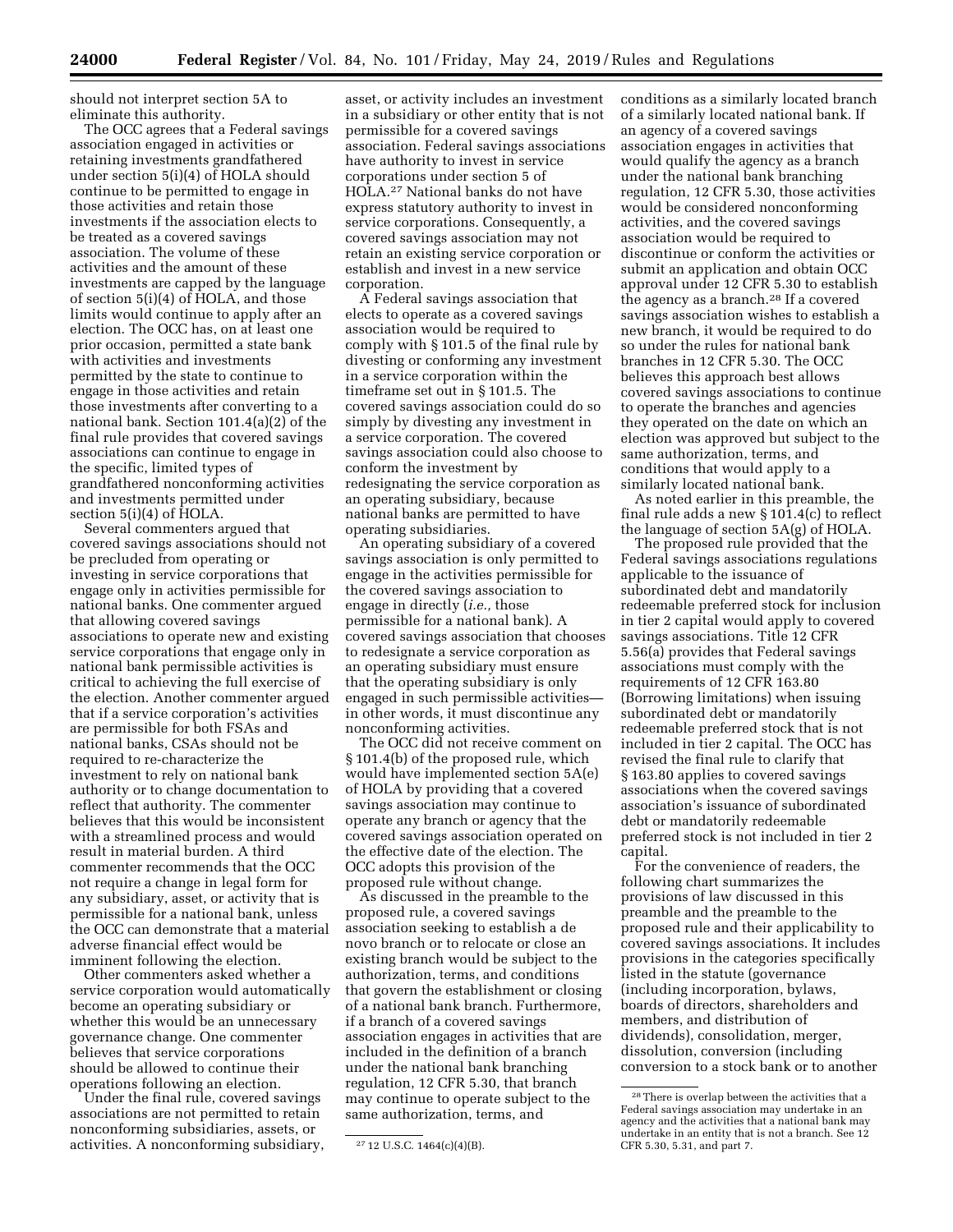charter), conservatorship, and receivership). It also includes: (1) Provisions that allow Federal mutual savings associations to conduct business as mutual institutions; (2) provisions that set out procedural and operational requirements for Federal savings associations but that do not result in substantively different outcomes for Federal savings associations and national banks; and (3) areas where

there is a specific Federal savings association rule with no corresponding specific national bank rule, but the Federal savings association rule sets out requirements that are consistent with supervisory expectations for national banks or is substantially similar to an interagency rule. This chart is not an exhaustive list of the statutes and regulations that apply to covered savings associations. In addition, the

provisions of law included in the chart may change, whether as a result of amendments to a statute or future OCC rulemaking. For example, if the OCC later issues a rule integrating the national bank and Federal savings association rules for adjudicative procedures, the references in this chart to parts 19, 108, and 109 may no longer be accurate.

| Provision of law                                                                                                                                                                                                                                                                                                                                                                                                                                                                                                                                                                                                                                                                                   | Applicability to<br>covered savings<br>associations                      |  |
|----------------------------------------------------------------------------------------------------------------------------------------------------------------------------------------------------------------------------------------------------------------------------------------------------------------------------------------------------------------------------------------------------------------------------------------------------------------------------------------------------------------------------------------------------------------------------------------------------------------------------------------------------------------------------------------------------|--------------------------------------------------------------------------|--|
| Selected Statutory Provisions Applicable to National Banks                                                                                                                                                                                                                                                                                                                                                                                                                                                                                                                                                                                                                                         |                                                                          |  |
| 12 U.S.C. 24 (Eleventh) and 12 CFR part 24. These sections permit national banks to make public welfare investments,                                                                                                                                                                                                                                                                                                                                                                                                                                                                                                                                                                               | Applies.                                                                 |  |
| subject to certain limitations.<br>12 U.S.C. 76. This section requires the president of a national bank to be a member of the board of directors of the na-<br>tional bank.                                                                                                                                                                                                                                                                                                                                                                                                                                                                                                                        | Does not apply.<br>Does not apply.<br>Does not apply.<br>Does not apply. |  |
| Selected Statutory Provisions Applicable to Federal Savings Associations                                                                                                                                                                                                                                                                                                                                                                                                                                                                                                                                                                                                                           |                                                                          |  |
| 12 U.S.C. 1462(2). This paragraph defines a "savings association." The OCC interprets this definition to require deposit                                                                                                                                                                                                                                                                                                                                                                                                                                                                                                                                                                           | Applies.                                                                 |  |
| insurance.<br>12 U.S.C. 1464(c). This subsection establishes limitations on the lending and investment authority of Federal savings<br>associations, including the authority to make community development investments.                                                                                                                                                                                                                                                                                                                                                                                                                                                                            | Does not apply.                                                          |  |
| 12 U.S.C. 1464(d) and 1821(c). These statutes set forth the authorities for the appointment of a conservator or receiver<br>for Federal savings associations.                                                                                                                                                                                                                                                                                                                                                                                                                                                                                                                                      | Applies.                                                                 |  |
| 12 U.S.C. 1464(i)(4) and 12 CFR part 143. These provide: (1) That Federal savings banks chartered prior to October<br>15, 1982, may continue to make any investment or engage in any activity not otherwise authorized under section 5 of<br>HOLA to the degree they were permitted to do so as a Federal savings bank prior to October 15, 1982; and (2) that<br>any Federal savings bank in existence on August 9, 1989, and formerly organized as a mutual savings bank under<br>State law to continue to make any investment or engage in any activity not otherwise authorized under section 5 of<br>HOLA, to the degree it was authorized to do so as a mutual savings bank under State law. | Applies.                                                                 |  |
|                                                                                                                                                                                                                                                                                                                                                                                                                                                                                                                                                                                                                                                                                                    | Does not apply.                                                          |  |
| Selected Governance Regulations Applicable to Federal Savings Associations                                                                                                                                                                                                                                                                                                                                                                                                                                                                                                                                                                                                                         |                                                                          |  |
| 12 CFR 5.21. This section sets out the requirements for Federal mutual savings associations when adopting or amend-<br>ing the charters or bylaws.                                                                                                                                                                                                                                                                                                                                                                                                                                                                                                                                                 | Applies.                                                                 |  |
| 12 CFR 5.22. This section sets out the requirements for Federal stock savings associations when adopting or amending<br>the charters or bylaws.                                                                                                                                                                                                                                                                                                                                                                                                                                                                                                                                                    | Applies.                                                                 |  |
| 12 CFR 145.121. This section requires Federal savings associations to indemnify directors, officers, and employees                                                                                                                                                                                                                                                                                                                                                                                                                                                                                                                                                                                 | Applies.<br>Applies.                                                     |  |
| 12 CFR 163.33. This section sets out requirements for the composition of the board of directors of a Federal savings<br>association.                                                                                                                                                                                                                                                                                                                                                                                                                                                                                                                                                               | Applies.                                                                 |  |
| 12 CFR 163.47. This section sets out requirements for employee pension plans of Federal savings associations, which<br>may be amended or terminated by the board of directors.                                                                                                                                                                                                                                                                                                                                                                                                                                                                                                                     | Applies.                                                                 |  |
| 12 CFR 163.172(c), (d), and (e). These provisions establish requirements for directors and management of Federal sav-<br>ings associations to oversee and keep records pertaining to derivatives transactions.                                                                                                                                                                                                                                                                                                                                                                                                                                                                                     | Applies.                                                                 |  |
| 12 CFR 163.200. This section sets expectations for the directors, officers, and employees of Federal savings associa-<br>tions, particularly as it relates to conflicts of interest.                                                                                                                                                                                                                                                                                                                                                                                                                                                                                                               | Applies.                                                                 |  |
| 12 CFR 163.201. This section sets expectations for the directors and officers of Federal savings associations, particu-<br>larly as it relates to corporate opportunity.                                                                                                                                                                                                                                                                                                                                                                                                                                                                                                                           | Applies.                                                                 |  |
| Selected Merger, Consolidation, Conversation, Reorganization, and Subsidiary Regulations Applicable to Federal Savings Associations                                                                                                                                                                                                                                                                                                                                                                                                                                                                                                                                                                |                                                                          |  |
| 12 CFR 5.25. This section sets out requirements for conversion from a national bank or Federal savings association to a<br>state bank or state savings association. Although many aspects of this section are identical for national banks and<br>Federal savings associations, where there are differences, the Federal savings association requirements would apply                                                                                                                                                                                                                                                                                                                              | Applies.                                                                 |  |

to a covered savings association. 12 CFR 5.33. This section sets out requirements for business combinations involving a national bank or Federal savings association, including mergers. Although many aspects of this section are identical for national banks and Federal savings associations, where there are differences, the Federal savings association requirements would apply to a covered savings association. Applies. 12 CFR 5.34, 5.35, and 5.39. These sections set out requirements for the formation of operating subsidiaries, bank Applies.

service companies, and financial subsidiaries, respectively, by national banks. 12 CFR 5.36. This section addresses other equity investments by national banks ............................................................... Applies.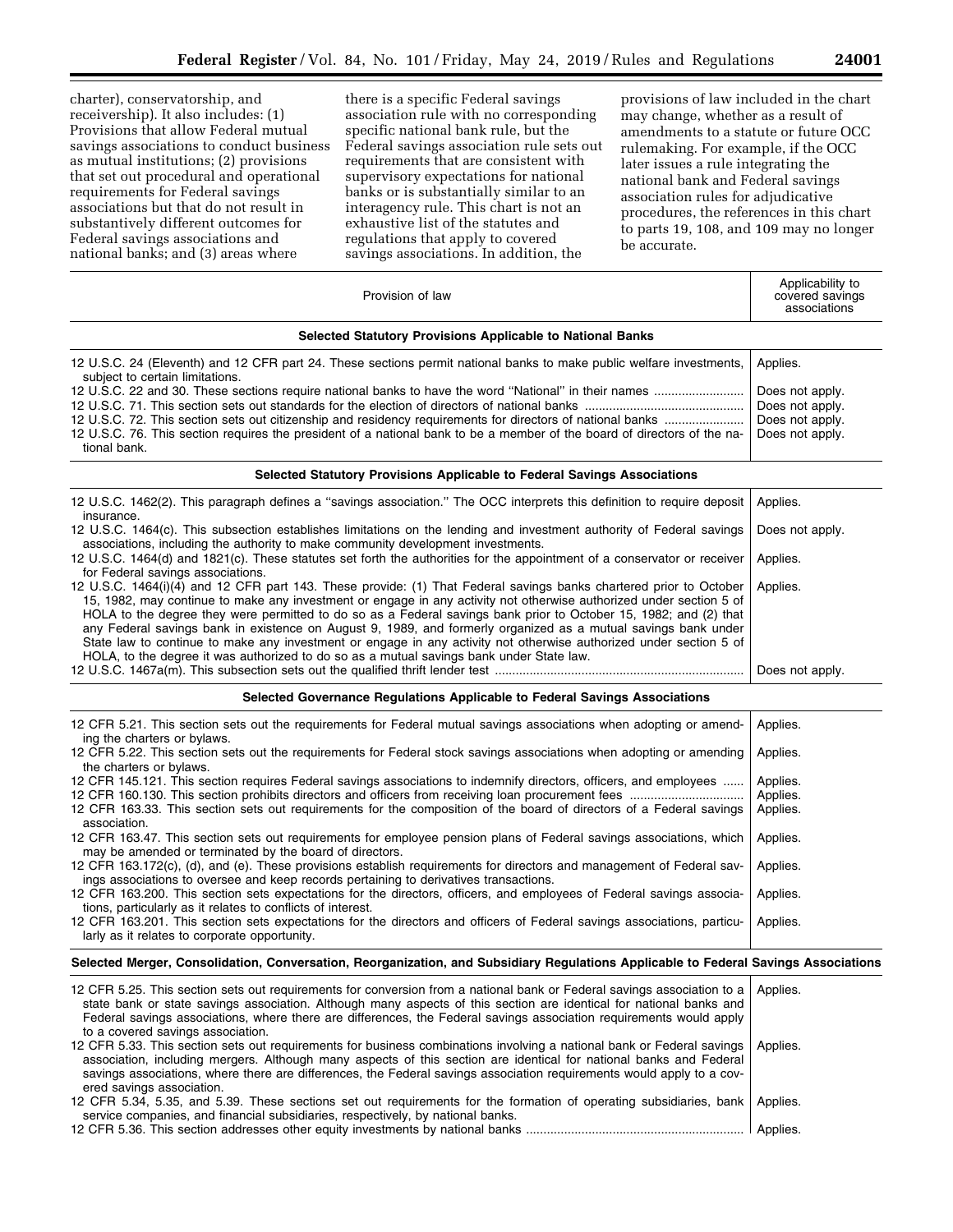| Provision of law                                                                                                                                                                                                                                                                                                                                                                                    | Applicability to<br>covered savings<br>associations |  |
|-----------------------------------------------------------------------------------------------------------------------------------------------------------------------------------------------------------------------------------------------------------------------------------------------------------------------------------------------------------------------------------------------------|-----------------------------------------------------|--|
| 12 CFR 5.48. This section sets out requirements for voluntary liquidation of a national bank or Federal savings associa-<br>tion. Although many aspects of this section are identical for national banks and Federal savings associations, where                                                                                                                                                    | Applies.                                            |  |
| there are differences, the Federal savings association requirements would apply to a covered savings association.<br>12 CFR part 192. This part sets out requirements for savings associations converting from mutual to stock form                                                                                                                                                                 | Does not apply.<br>Applies.                         |  |
| Selected Capital Distributions and Subordinated Debt Regulations                                                                                                                                                                                                                                                                                                                                    |                                                     |  |
| 12 CFR 5.45. This section establishes requirements for increases in permanent capital for Federal stock savings asso-<br>ciations.                                                                                                                                                                                                                                                                  | Applies.                                            |  |
|                                                                                                                                                                                                                                                                                                                                                                                                     | Does not apply.<br>Does not apply.                  |  |
| 12 CFR 5.55. This section sets out requirements for capital distributions by Federal savings associations, including dis-<br>tributions of dividends. The entire section would apply to a covered savings association.                                                                                                                                                                              | Applies.                                            |  |
| 12 CFR 5.56. This section establishes requirements for inclusion of subordinated debt securities and mandatorily re-<br>deemable preferred stock of Federal savings associations as supplementary capital <sup>29</sup> .                                                                                                                                                                           | Applies.                                            |  |
| 12 CFR 163.76. This section addresses offers and sales of securities at an office of a Federal savings association                                                                                                                                                                                                                                                                                  | Applies.                                            |  |
| Selected Regulations Applicable to the Operations of National Banks and Federal Savings Associations                                                                                                                                                                                                                                                                                                |                                                     |  |
| 12 CFR part 12. This part establishes requirements relating to recordkeeping and confirmation for securities transactions<br>by national banks.                                                                                                                                                                                                                                                     | Does not apply.                                     |  |
| 12 CFR part 19. This part establishes requirements for adjudicative and investigative proceedings that involve national<br>banks.                                                                                                                                                                                                                                                                   | Does not apply.                                     |  |
| 12 CFR parts 108 and 109. These parts establish requirements for adjudicative proceedings that involve Federal sav-<br>ings associations.                                                                                                                                                                                                                                                           | Does not apply.<br>Applies.                         |  |
| 12 CFR part 112. This part establishes requirements for investigative proceedings involving Federal savings associa-<br>tions.                                                                                                                                                                                                                                                                      | Applies.                                            |  |
| 12 CFR part 128. This part sets out nondiscrimination requirements for Federal savings associations<br>12 CFR part 151. This part establishes recordkeeping and confirmation requirements for securities transactions involving<br>Federal savings associations.                                                                                                                                    | Applies.<br>Applies.                                |  |
| 12 CFR 160.30. This section implements the statutory lending and investment limits applicable to the operations of a<br>Federal savings association, including community development investments.                                                                                                                                                                                                   | Does not apply.                                     |  |
| 12 CFR 160.36. This section permits de minimis community development investments for Federal savings associations<br>12 CFR 160.160. This section sets out asset classification requirements applicable to Federal savings associations<br>12 CFR part 162. This part implements a provision of HOLA that requires Federal savings associations to use generally<br>accepted accounting principles. | Does not apply.<br>Does not apply.<br>Applies.      |  |
| 12 CFR 163.76. This section addresses offers and sales of securities at an office of a Federal savings association                                                                                                                                                                                                                                                                                  | Applies.<br>Applies.<br>Applies.                    |  |
| 12 CFR 163.176. This section establishes requirements for Federal savings associations related to interest rate risk<br>management.                                                                                                                                                                                                                                                                 | Applies.<br>Does not apply.                         |  |
| Selected Regulations Applicable to Federal Mutual Savings Associations                                                                                                                                                                                                                                                                                                                              |                                                     |  |
| 12 CFR 5.21. This section sets out the requirements for Federal mutual savings associations when adopting or amend-<br>ing the charters or bylaws.                                                                                                                                                                                                                                                  | Applies.                                            |  |
| 12 CFR part 144. This part sets out rules for communications between members of Federal mutual savings associa-<br>tions. The national bank laws relating to shareholder communications do not adequately address the unique needs<br>and rights of Federal mutual savings association members.                                                                                                     | Applies.                                            |  |
|                                                                                                                                                                                                                                                                                                                                                                                                     | Applies.                                            |  |
| 12 CFR part 169. This part sets out rules for proxies in the mutual context. The national bank laws relating to proxies do<br>not adequately address the unique needs and rights of Federal mutual savings association members.                                                                                                                                                                     | Applies.                                            |  |

*101.5 Nonconforming subsidiaries, assets, and activities.* Section 101.5 of the proposed rule established a transition process for bringing nonconforming subsidiaries, assets, and activities into conformance with the requirements for national banks.

Section 101.5(a) of the proposed rule would have required a covered savings association to divest, conform, or discontinue nonconforming subsidiaries, assets, and activities at the earliest time that prudent judgment dictates but not later than two years after the effective date of an election. Paragraph (a) also would have provided

that the OCC may require a covered savings association to submit a plan to divest, conform, or discontinue a nonconforming subsidiary, asset, or activity, to assist OCC supervisory staff in assessing compliance with the proposed rule. Section 101.5(b) of the proposed rule would have allowed the OCC to grant a covered savings association extensions of not more than two years each up to a maximum of eight years if the OCC determined that: (1) The covered savings association has

<sup>29</sup> 12 CFR 5.56(a) provides that Federal savings associations must comply with the requirements of 12 CFR 163.80 (Borrowing limitations) when issuing subordinated debt or mandatorily redeemable preferred stock that is not included in tier 2 capital. Section 163.80 applies to covered

savings associations for purposes of § 5.56 (*i.e.,*  when the covered savings association's issuance of subordinated debt or mandatorily redeemable preferred stock is not included in tier 2 capital).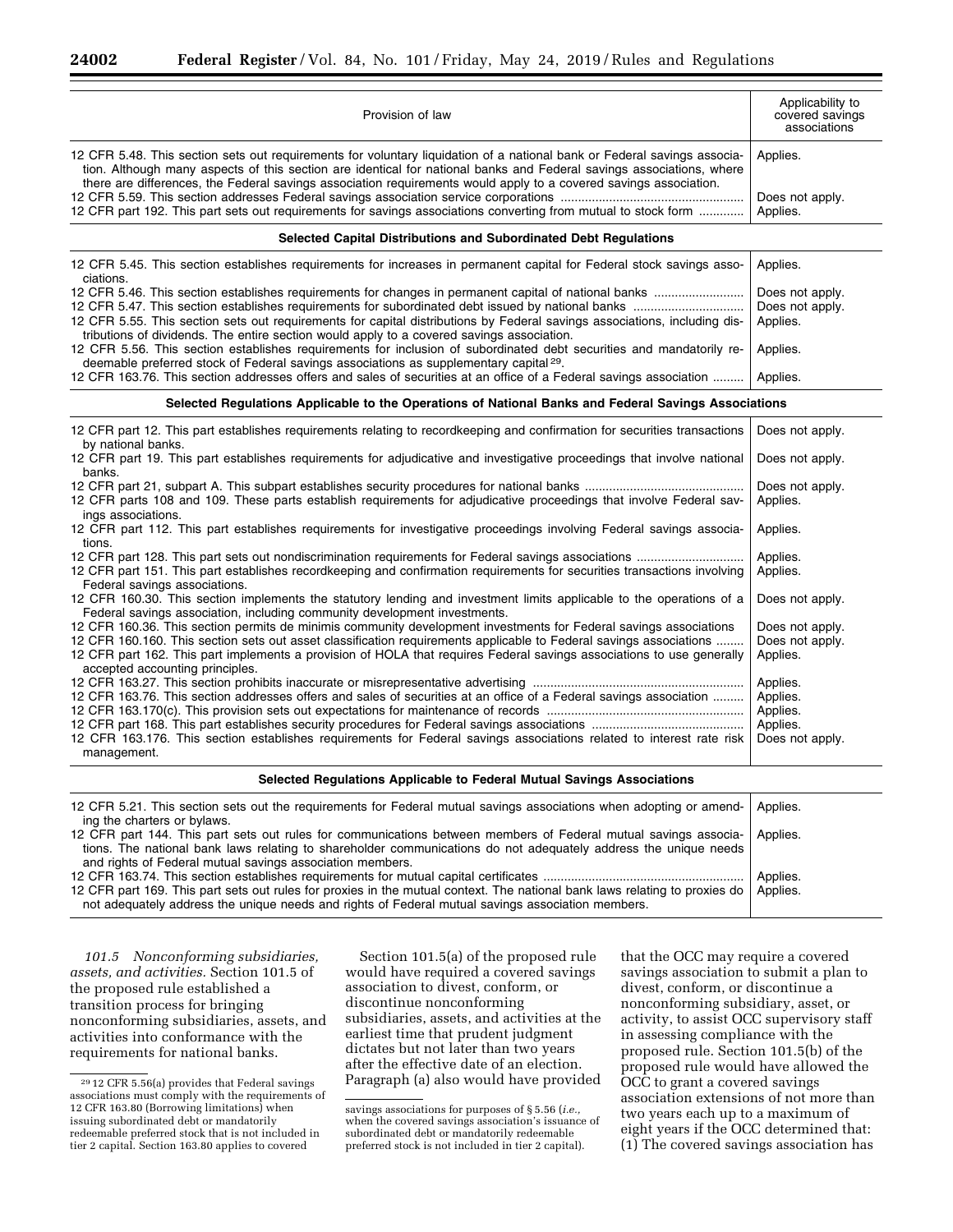made a good faith effort to divest, conform, or discontinue the nonconforming subsidiaries, assets, or activities; (2) divestiture, conformance, or discontinuance would have a material adverse financial effect on the covered savings association; and (3) retention or continuation of the nonconforming subsidiaries, assets, or activities is consistent with the safe and sound operation of the covered savings association. This paragraph was intended to provide the OCC with flexibility when a covered savings association, despite its best efforts, is unable to divest or conform assets or subsidiaries or discontinue activities within the two-year period.

Several commenters generally addressed the timeframes for divestiture, conformance, and discontinuance. One commenter believed that the initial two-year period is reasonable and the ability to seek extensions provides sufficient flexibility for complex investments or depressed market conditions. Another commenter recommended a ''reasonable time'' standard for divesture to account for extraordinary circumstances. This commenter noted that service corporation investments in real estate may require longer divestiture periods and that these are not always comparable to other real estate owned (OREO). A third commenter suggested that a timeframe committed to supervisory discretion would be preferable to a specific regulatory deadline.

One commenter asserted that there may be situations where a covered savings association should be allowed to continue a long-standing nonconforming activity. One commenter believes that the statute requires the OCC to establish conditions under which a covered savings association can retain nonconforming subsidiaries, assets, and activities in perpetuity. The commenter believes that retention should be subject to review at election and periodically thereafter but that retention should be presumed permissible.

The OCC adopts the proposed § 101.5(a) and (b) without change. The OCC believes that the standard in the final rule provides sufficient flexibility to address extraordinary circumstances while emphasizing the OCC's expectation that, in the normal course of events, nonconforming subsidiaries, assets, or activities will be divested, conformed, or discontinued as soon as prudent judgment dictates. The OCC is not persuaded that a responsibly managed service corporation investment in real estate is materially different from

real estate held by a national bank, a Federal savings association, or an operating subsidiary, such that more than 10 years would be required to fully divest. Commenters did not clarify what standard the OCC should use to determine when a service corporation investment in real estate would need to be divested. Furthermore, for the reasons explained earlier in this preamble, the final rule requires that covered savings associations either divest their service corporations or conform their service corporations by redesignating them as operating subsidiaries. Any real estate activities in the operating subsidiaries would need to be activities permissible for a covered savings association operating subsidiary. Without additional detail about the specific types of situations in which additional time might be needed, the OCC declines to extend the 10-year limitation in the final rule.

The OCC does not agree that section 5A of HOLA creates a presumption that nonconforming subsidiaries, assets, and activities are permissible. On the contrary, the statute requires covered savings associations to bring nonconforming assets and subsidiaries into conformance with the requirements for national banks and provides only a mechanism for covered savings associations to apply to the OCC to hold nonconforming assets or subsidiaries after an election. The statute does not require the OCC to grant permission to hold or continue nonconforming assets or subsidiaries indefinitely. Consequently, the final rule permits covered savings associations to request permission to hold or continue nonconforming subsidiaries, assets, and activities for additional two-year periods, up to a total of 8 years, if they are unable to divest, conform, or discontinue within two years as otherwise required.

The timeframes in the rule should, in most cases, provide a covered savings association with sufficient lead-time to minimize potential undue financial harm from divesting, conforming, or discontinuing nonconforming subsidiaries, assets, and activities. This period also is short enough to ensure that covered savings associations are not allowed to gain an advantage by holding or operating assets or subsidiaries or conducting activities that would not be permissible for a national bank. Additionally, the timeframe is generally consistent with the timeframe that the OCC provides for Federal savings associations to divest nonconforming subsidiaries and assets and discontinue nonconforming activities when they convert to national banks.

Proposed § 101.5(c) provided that Federal savings association law would continue to apply to nonconforming subsidiaries, assets, and activities during the period before the covered savings association divests, conforms, or discontinues the subsidiary, asset, or activity. The OCC did not receive any comments on this provision and adopts it with one clarifying change. The final rule specifies that the provisions of Federal savings association law that continue to apply before divesting, conforming, or discontinuing a subsidiary, asset, or activity include any amendments to those provisions of law. This change is intended to ensure that covered savings associations are not subject to outdated Federal savings association requirements if Federal savings association laws change between the time the covered savings association makes an election and the time it divests, conforms, or discontinues a nonconforming subsidiary, asset, or activity.

*101.6 Termination.* This section of the proposed rule would have established standards and procedures to allow a covered savings association to terminate an election after an appropriate period. The OCC would generally view an appropriate period to be relatively soon after an election takes effect (for example, 60 or 90 days). However, the OCC might determine that a longer period is appropriate where there is evidence that a covered savings association is attempting to use a termination to evade the requirements or purposes of section 5A of HOLA, such as the requirement to divest, conform, or discontinue nonconforming subsidiaries, assets, and activities.

The OCC did not receive any comments on this section and is adopting § 101.6 of the proposed rule with one technical change to ensure that the final rule refers consistently to ''the OCC'' rather than to ''the appropriate OCC supervisory office.''

*101.7 Reelection.* This section of the proposed rule would have allowed a covered savings association to make a subsequent election after terminating an election. Under the proposed rule, a Federal savings association that wishes to make a subsequent election after terminating a previous election would have been subject to the same requirements as a Federal savings association making an election for the first time. However, a Federal savings association that previously made and terminated an election to operate as a covered savings association would have been required to wait five years after the termination before making a subsequent election.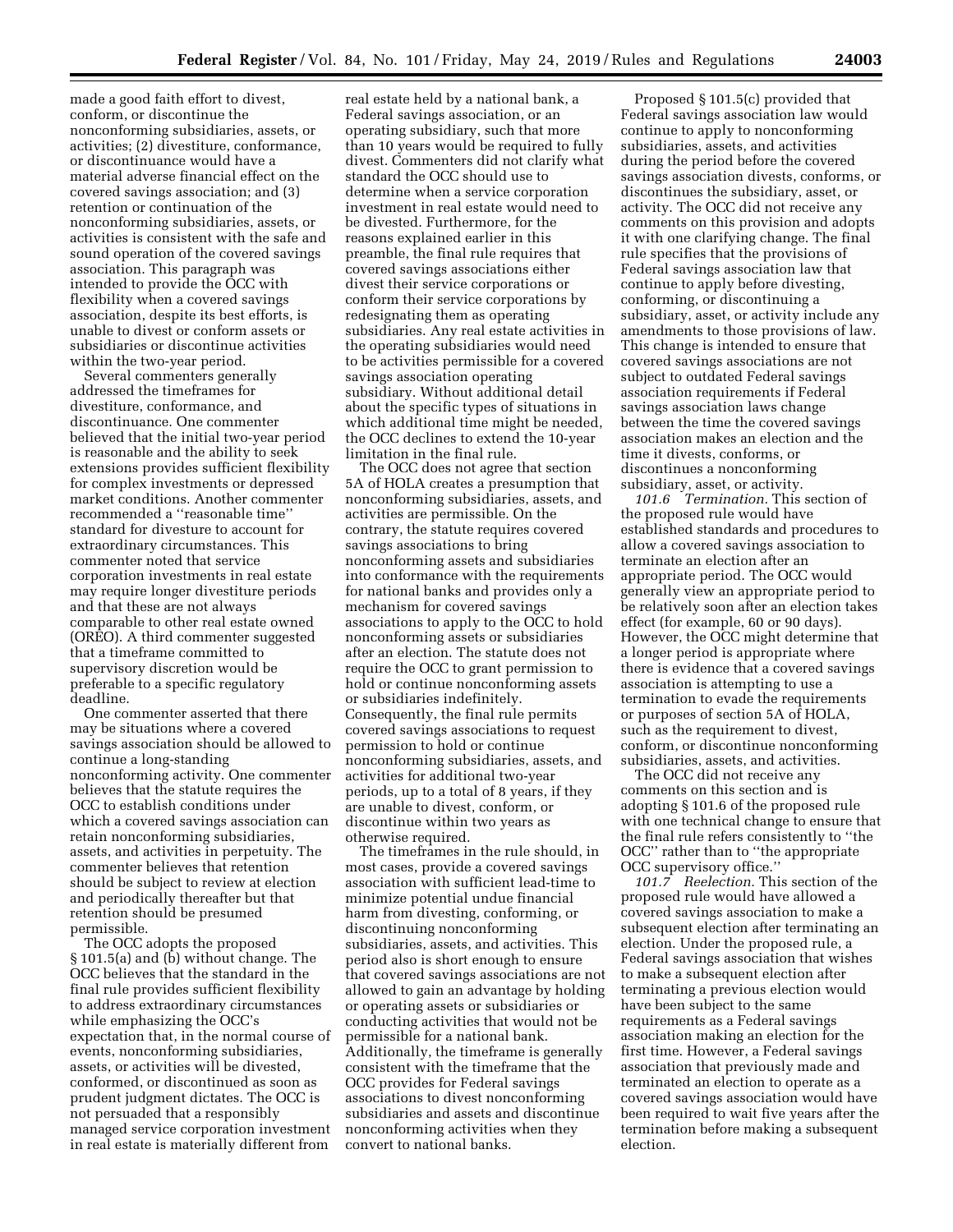The OCC did not receive any comments on this section and is adopting § 101.7 of the proposed rule without change.

*101.8 Evasion.* This section of the proposed rule would have provided that the OCC may disapprove a notice of election, termination, or reelection if the OCC has reasonable cause to believe the notice is made for the purpose of evading § 101.5 of the proposed rule, including as that section applies to a termination. For example, the OCC might disapprove a covered savings association's notice of termination if it determined the covered savings association was attempting to terminate to take unfair advantage of an overlap between the period to divest, conform, or discontinue nonconforming subsidiaries, assets, and activities provided for an election and the period to divest, conform, or discontinue nonconforming subsidiaries, assets, and activities provided for a termination.

The final rule provides that the OCC may disapprove a notice of election, termination, or reelection if the OCC determines that notice is made for the purpose of evading § 101.5. This change clarifies that the OCC's determination that a notice is made for purposes of evasion is subject to review under the standards set out in 5 U.S.C. 706(2).

#### **IV. Regulatory Analysis**

## *Regulatory Flexibility Act*

The Regulatory Flexibility Act, 5 U.S.C. 601 *et seq.,* (RFA), requires an agency, in connection with a final rule, to prepare a Final Regulatory Flexibility Analysis describing the impact of the rule on small entities (defined by the Small Business Administration (SBA) for purposes of the RFA to include commercial banks and savings institutions with total assets of \$550 million or less and trust companies with total revenue of \$38.5 million or less) or to certify that the rule would not have a significant economic impact on a substantial number of small entities. The OCC supervises approximately 886 small entities, of which 258 are Federal savings associations.30 Because the rule

does not contain any new recordkeeping, reporting, or compliance requirements, we anticipate that it will not impose costs on OCC-supervised institutions unless they elect to operate as a covered savings association.31 Therefore, the OCC certifies that the final rule would not have a significant economic impact on a substantial number of OCC-supervised small entities.

#### *Unfunded Mandates Reform Act of 1995*

The OCC has analyzed the final rule under the factors set forth in the Unfunded Mandates Reform Act of 1995, 2 U.S.C. 1532. Under this analysis, the OCC considers whether the Federal mandates imposed by the rule may result in an expenditure of \$100 million or more by state, local, and tribal governments, or by the private sector, in any one year (adjusted annually for inflation). The rule does not impose new mandates. Therefore, the OCC concludes that the rule will not result in an expenditure of \$100 million or more annually by state, local, and tribal governments, or by the private sector. Accordingly, the OCC has not prepared a written statement to accompany this rule.

#### *Paperwork Reduction Act*

Under the Paperwork Reduction Act of 1995, 44 U.S.C. 3501 *et seq.,* the OCC may not conduct or sponsor, and a person is not required to respond to, an information collection unless the information collection displays a valid OMB control number. The OCC has submitted the information collection requirements imposed by this final rule to OMB for review, as requested by OMB in its notice of action regarding the OCC's submission at the proposed rule stage. The OCC received two comments regarding the information collection.

Two commenters stated that submitting information relating to existing branches and agencies is unduly burdensome. One commenter argued that the rule could be interpreted to require Federal savings associations to submit information on a significant number of branches and agencies, not just newly established ones. The commenter noted that many branch applications or notices were submitted prior to the integration of 12 CFR part 5. The commenter also stated that applications or notices are generally not required for a Federal savings

association to establish an agency. The commenter believes the requirement would be unnecessary, would require time and cost that do not serve a compelling supervisory or regulatory purpose, and would require a covered savings association to disclose more information than a Federal savings association or national bank would be required to provide. The commenter recommended that this requirement be eliminated or that its scope be clarified. The second commenter stated that the requirement to provide information on existing branches and agencies is unnecessary and burdensome, noting that it may be difficult to provide information on branches that have been operational for a number of years. The commenter suggested that all branches that are open or operational or that have received regulatory approval or nonobjection should be presumed to be compliant and documentation should not be required. Neither commenter believes that the OCC has clearly indicated why it needs this information. As noted earlier in this preamble, the final rule does not require Federal savings associations to identify branches or agencies in a notice of an election. The OCC believes that it can obtain sufficient information about the branches and agencies of a prospective covered savings association by reviewing information the association submits on its nonconforming subsidiaries, assets, or activities. This information will allow the OCC to monitor covered savings associations for compliance with the final rule without imposing any additional burden that could be associated with submitting information identifying branches and agencies. The OCC has changed the information collection so that it no longer includes a requirement to submit information identifying branches and agencies.

Under the information collection, a Federal savings association seeking to operate as a covered savings association would be required under § 101.3(a) to submit a notice making an election to the OCC that: (1) Is signed by a duly authorized officer of the Federal savings association; and (2) identifies and describes any nonconforming subsidiaries, assets, or activities that the Federal savings association operates, holds, or conducts at the time its submits its notice.

Under § 101.5(a), the OCC may require a covered savings association to submit a plan to divest, conform, or discontinue a nonconforming subsidiary, asset, or activity.

A covered savings association may submit a notice to terminate its election

<sup>30</sup>We base our estimate of the number of small entities on the SBA's size thresholds for commercial banks and savings institutions, and trust companies, which are \$550 million and \$38.5 million, respectively. Consistent with the General Principles of Affiliation 13 CFR 121.103(a), we count the assets of affiliated financial institutions when determining if we should classify an OCCsupervised institution a small entity. We use December 31, 2017, to determine size because a ''financial institution's assets are determined by averaging the assets reported on its four quarterly financial statements for the preceding year.'' See footnote 8 of the U.S. Small Business Administration's *Table of Size Standards.* 

<sup>31</sup>We believe that costs associated with electing to be treated as a covered savings association will be minimal and that Federal savings associations will only choose to be treated as a covered savings associations if the benefits outweigh the costs.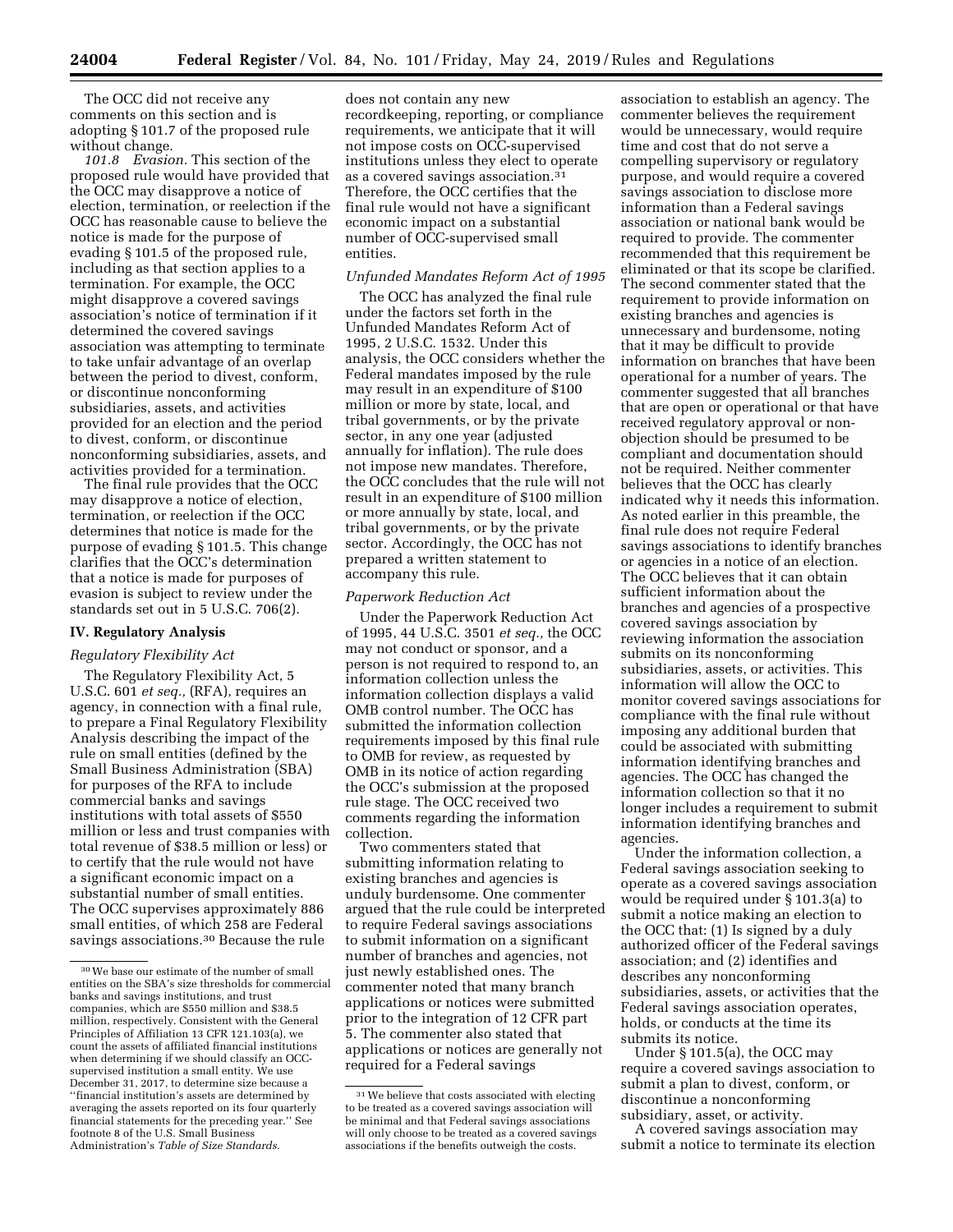to operate as a covered savings association under § 101.6 using similar procedures to those for an election. In addition, after a period of five years, a Federal savings association that has terminated its election to operate as a covered savings association may submit a notice under § 101.7 to reelect using the same procedures used for its original election.

*Title:* Covered Savings Association Notice.

*OMB Control No.:* 1557–0341. *Frequency of Response:* On occasion. *Affected Public:* Businesses or other for-profit organizations.

*Election, Termination, Reelection: Estimated Number of Respondents:* 295 *Estimated Burden per Respondent:* 1 hour

*Estimated Total Annual Burden:* 295 hours

*Plan to Divest:* 

*Estimated Number of Respondents:* 25

*Estimated Burden per Respondent:* 2 hours

*Estimated Total Annual Burden:* 50 hours.

*Total Annual Burden:* 345 hours

In addition, the OCC will file a nonmaterial change to amend its Licensing Manual Collection (OMB Control No. 1557–0014) to increase the respondent count to reflect additional filings from Federal savings associations.

Comments continue to be invited on:

(a) Whether the collections of information are necessary for the proper performance of the functions of the OCC, including whether the information has practical utility;

(b) The accuracy of the OCC's estimates of the burden of the collections of information;

(c) Ways to enhance the quality, utility, and clarity of the information to be collected;

(d) Ways to minimize the burden of the collections on respondents, including through the use of automated collection techniques or other forms of information technology; and

(e) Estimates of capital or start-up costs and costs of operation, maintenance, and purchase of services to provide information.

# *Riegle Community Development and Regulatory Improvement Act of 1994*

Section 302(a) of the Riegle Community Development and Regulatory Improvement Act of 1994, 12 U.S.C. 4802(a), (RCDRIA) requires that the OCC, in determining the effective date and administrative compliance requirements for new regulations that

impose additional reporting, disclosure, or other requirements on insured depository institutions, consider, consistent with principles of safety and soundness and the public interest, any administrative burdens that such regulations would place on depository institutions, including small depository institutions, and customers of depository institutions, as well as the benefits of such regulations. In addition, section 302(b) of RCDRIA, 12 U.S.C. 4802(b), requires new regulations and amendments to regulations that impose additional reporting, disclosure, or other new requirements on insured depository institutions generally to take effect on the first day of a calendar quarter that begins on or after the date on which the regulations are published in final form. The OCC has considered the administrative burdens and benefits of the rule in determining the effective date and administrative compliance requirements for this rule. The final rule will be effective no earlier than the first day of the calendar quarter following 30 days from the date on which the final rule is published in the **Federal Register**.

*Congressional Review Act* 

Pursuant to the Congressional Review Act, 5 U.S.C. 801 *et seq.,* the Office of Information and Regulatory Affairs designated this rule as not a ''major rule," as defined by  $5$  U.S.C. 804 $(2)$ .

#### **List of Subjects in 12 CFR Part 101**

Administrative practice and procedure, Assets, Reporting and recordkeeping requirements, Savings associations.

■ For the reasons set forth in the preamble, and under the authority of 12 U.S.C. 93a and 5412(b)(2)(B), chapter I of title 12 of the Code of Federal Regulations is amended by adding part 101 to read as follows:

# **PART 101—COVERED SAVINGS ASSOCIATIONS**

Secs.

- 101.1 Authority and purposes.<br>101.2 Definitions and computa
- Definitions and computation of time. 101.3 Procedures.
- 101.4 Treatment of covered savings associations.
- 101.5 Nonconforming subsidiaries, assets, and activities.
- 101.6 Termination.
- 101.7 Reelection.
- 101.8 Evasion.

**Authority:** 12 U.S.C. 93a, 1462a, 1463, 1464, 1464a, and 5412(b)(2)(B).

# **§ 101.1 Authority and purposes.**

(a) *Authority.* This part is issued pursuant to sections 3, 4, 5, and 5A of the Home Owners' Loan Act (HOLA) (12 U.S.C. 1462a, 1463, 1464, and 1464a), section 5239A of the Revised Statutes (12 U.S.C. 93a), and section 312(b)(2)(B) of the Dodd-Frank Wall Street Reform and Consumer Protection Act (12 U.S.C. 5412(b)(2)(B)).

(b) *Purposes.* This part establishes standards and procedures for a Federal savings association to elect to operate as a covered savings association pursuant to section 5A of the HOLA and clarifies the requirements for the treatment of covered savings associations. It also establishes standards and procedures to terminate an election and to reelect to operate as a covered savings association.

# **§ 101.2 Definitions and computation of time.**

(a) *Definitions.* As used in this part: (1) *Covered savings association* means a Federal savings association that has made an election that is in effect in accordance with § 101.3(b).

(2) *Effective date of the election*  means, with respect to a Federal savings association, the date on which the Federal savings association's election to operate as a covered savings association takes effect pursuant to § 101.3(b).

(3) *Nonconforming subsidiary, asset, or activity.* (i) With respect to a covered savings association:

(A) Means any subsidiary, asset, or activity that is not permissible for a covered savings association or, if permissible, is being operated, held, or conducted in a manner that exceeds the limit applicable to a covered savings association; and

(B) Includes an investment in a subsidiary or other entity that is not permissible for a covered savings association; and

(ii) With respect to a Federal savings association that has terminated an election to operate as a covered savings association:

(A) Means any subsidiary, asset, or activity that is not permissible for a Federal savings association or, if permissible, is being operated, held, or conducted in a manner that exceeds the limit applicable to a Federal savings association; and

(B) Includes an investment in a subsidiary or other entity that is not permissible for a Federal savings association.

(4) *Similarly located national bank*  means, with respect to a covered savings association, a national bank that has its main office situated in the same location as the home office of the covered savings association.

(b) *Computation of time.* The OCC will compute a period of days for purposes of this part in accordance with 12 CFR 5.12.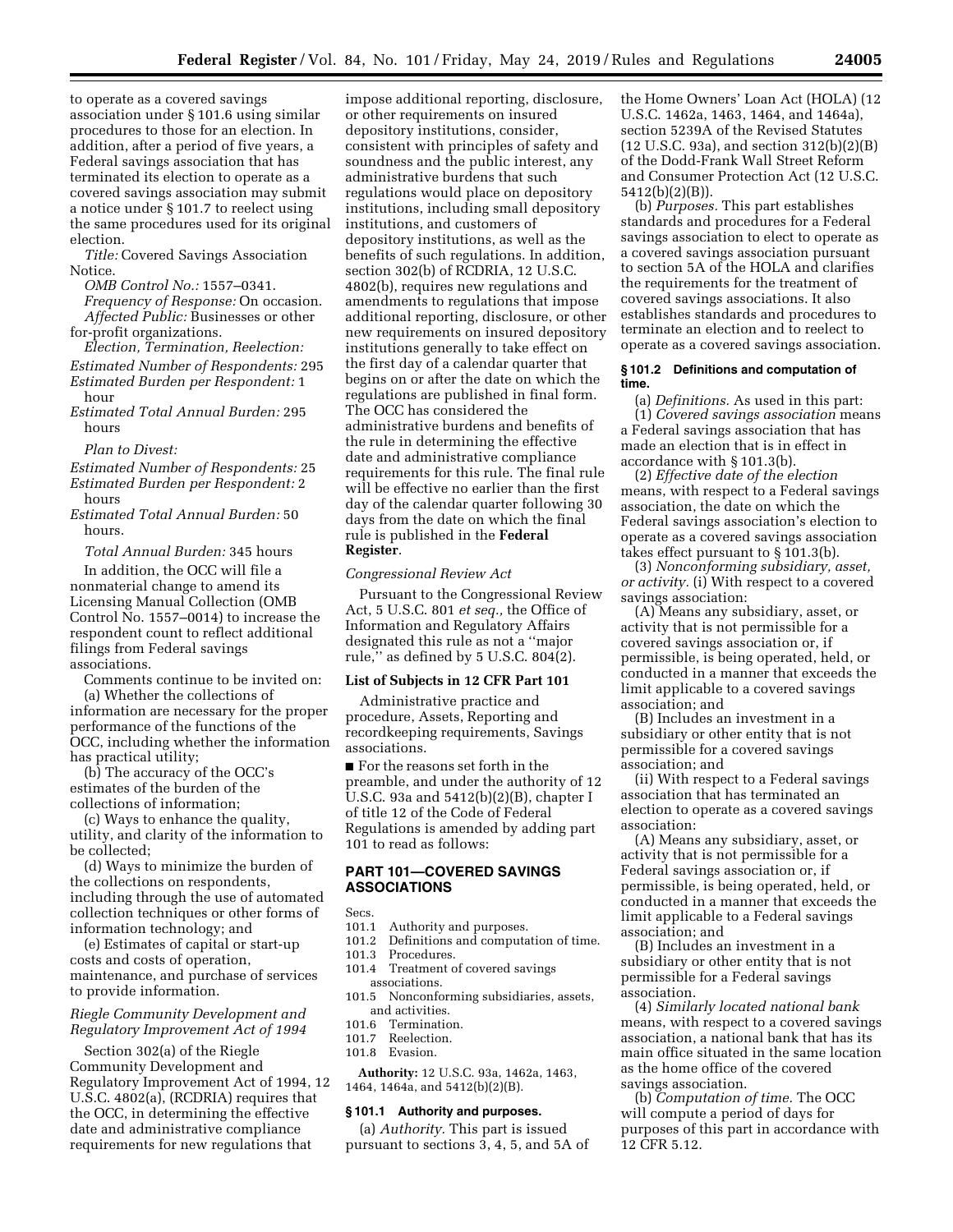#### **§ 101.3 Procedures.**

(a) *Notice*—(1) *Submission.* A Federal savings association that had total consolidated assets of \$20 billion or less as of December 31, 2017, as reported on the Federal savings association's Consolidated Reports of Condition and Income for December 31, 2017, may make an election to operate as a covered savings association by submitting a notice to the OCC.

(2) *Contents.* The notice shall:

(i) Be signed by a duly authorized officer of the Federal savings association; and

(ii) Identify and describe each nonconforming subsidiary, asset, or activity that the Federal savings association operates, holds, or conducts at the time it submits the notice, each of which must be divested, conformed, or discontinued pursuant to § 101.5.

(b) *Effective date of the election*—(1) *In general.* An election to operate as a covered savings association shall take effect on the date that is 60 days after the date on which the OCC receives the notice submitted under paragraph (a) of this section.

(2) *Earlier notice.* Notwithstanding paragraph (b)(1) of this section, the OCC may notify a Federal savings association in writing prior to the expiration of 60 days that it is eligible to make an election, and the election shall take effect on the date the OCC so notifies the Federal savings association.

#### **§ 101.4 Treatment of covered savings associations.**

(a) *In general*—(1) *National bank activities.* Except as provided in this section, a covered savings association may engage in any activity that is permissible for a similarly located national bank to engage in as part of, or incidental to, the business of banking, or explicitly authorized by statute for a national bank, subject to the same authorization, terms, and conditions that would apply to a similarly located national bank, as determined by the OCC for purposes of this part.

(2) *Treatment as a Federal savings association.* A covered savings association shall continue to comply with the provisions of law that apply to Federal savings associations for purposes of:

(i) Governance (including incorporation, bylaws, boards of directors, shareholders, members, and distribution of dividends);

(ii) Consolidation, merger, dissolution, conversion (including conversion to a stock bank or to another charter), conservatorship, and receivership;

(iii) Provisions of law applicable only to Federal mutual savings associations;

(iv) Offers and sales of securities at an office of a Federal savings association;

(v) Savings bank activities authorized by section 5(i)(4) of HOLA;

(vi) Issuance of subordinated debt securities and mandatorily redeemable preferred stock;

(vii) Increases in permanent capital of a Federal stock savings association;

(viii) Rules of practice and procedure in adjudicatory proceedings;

(ix) Rules for investigative proceedings and formal examination

proceedings; (x) Removals, suspensions, and prohibitions where a crime is charged or

proven; (xi) Security procedures;

(xii) Maintenance of records and recordkeeping and confirmation requirements for securities transactions;

(xiii) Accounting and disclosure standards;

(xiv) Nondiscrimination; and (xv) Advertising.

(b) *Existing branches.* A covered savings association may continue to operate any branch or agency that the covered savings association operated on the effective date of the election.

(c) *Assets greater than \$20 billion.* A covered savings association may continue to operate as a covered savings association if, after the effective date of the election, it has total consolidated assets greater than \$20 billion.

#### **§ 101.5 Nonconforming subsidiaries, assets, and activities.**

(a) *Divestiture, conformance, or discontinuation.* A covered savings association shall divest, conform, or discontinue a nonconforming subsidiary, asset, or activity at the earliest time that prudent judgment dictates but not later than two years after the effective date of the election. The OCC may require a covered savings association to submit a plan to divest, conform, or discontinue a nonconforming subsidiary, asset, or activity.

(b) *Extension.* The OCC may grant a covered savings association extensions of not more than two years each up to a maximum of eight years if the OCC determines that:

(1) The covered savings association has made a good faith effort to divest, conform, or discontinue the nonconforming subsidiary, asset, or activity;

(2) Divestiture, conformance, or discontinuation would have a material adverse financial effect on the covered savings association; and

(3) Retention or continuation of the nonconforming subsidiary, asset, or

activity is consistent with the safe and sound operation of the covered savings association.

(c) *Applicable law.* Until a covered savings association divests, conforms, or discontinues a nonconforming subsidiary, asset, or activity, the nonconforming subsidiary, asset, or activity shall continue to be subject to the same provisions of law that applied to the nonconforming subsidiary, asset, or activity on the day before the effective date of the election, including any amendments to those provisions of law.

# **§ 101.6 Termination.**

(a) *Termination.* A covered savings association may terminate its election to operate as a covered savings association, after an appropriate period of time as determined by the OCC, by submitting a notice to the OCC.

(b) *Procedures.* A covered savings association wishing to terminate its election shall comply with, and shall be subject to, the provisions of §§ 101.2, 101.3, and 101.5, except that:

(1) The provisions of §§ 101.3 and 101.5 shall be applied by substituting ''covered savings association'' for ''Federal savings association'' and ''Federal savings association'' for ''covered savings association'' each place those terms appear in those sections;

(2) Section  $101.3(a)(1)$  shall not apply; and

(3) Sections 101.3 and 101.5 shall be applied by substituting ''effective date of the termination'' for ''effective date of the election.''

(c) *Applicable law.* On and after the effective date of the termination, a Federal savings association that has terminated its election to operate as a covered savings association shall be subject to the same provisions of law as a Federal savings association that has not made an election under this part.

# **§ 101.7 Reelection.**

(a) *Reelection.* A Federal savings association that has terminated its election to operate as a covered savings association may submit a notice to reelect to operate as a covered savings association, if at least five years have elapsed since the effective date of the termination. Upon determining that good cause exists, the OCC may permit a Federal savings association to reelect to operate as a covered savings association prior to the expiration of the five-year period.

(b) *Procedures and treatment.* A Federal savings association reelecting to operate as a covered savings association shall comply with, and shall be subject